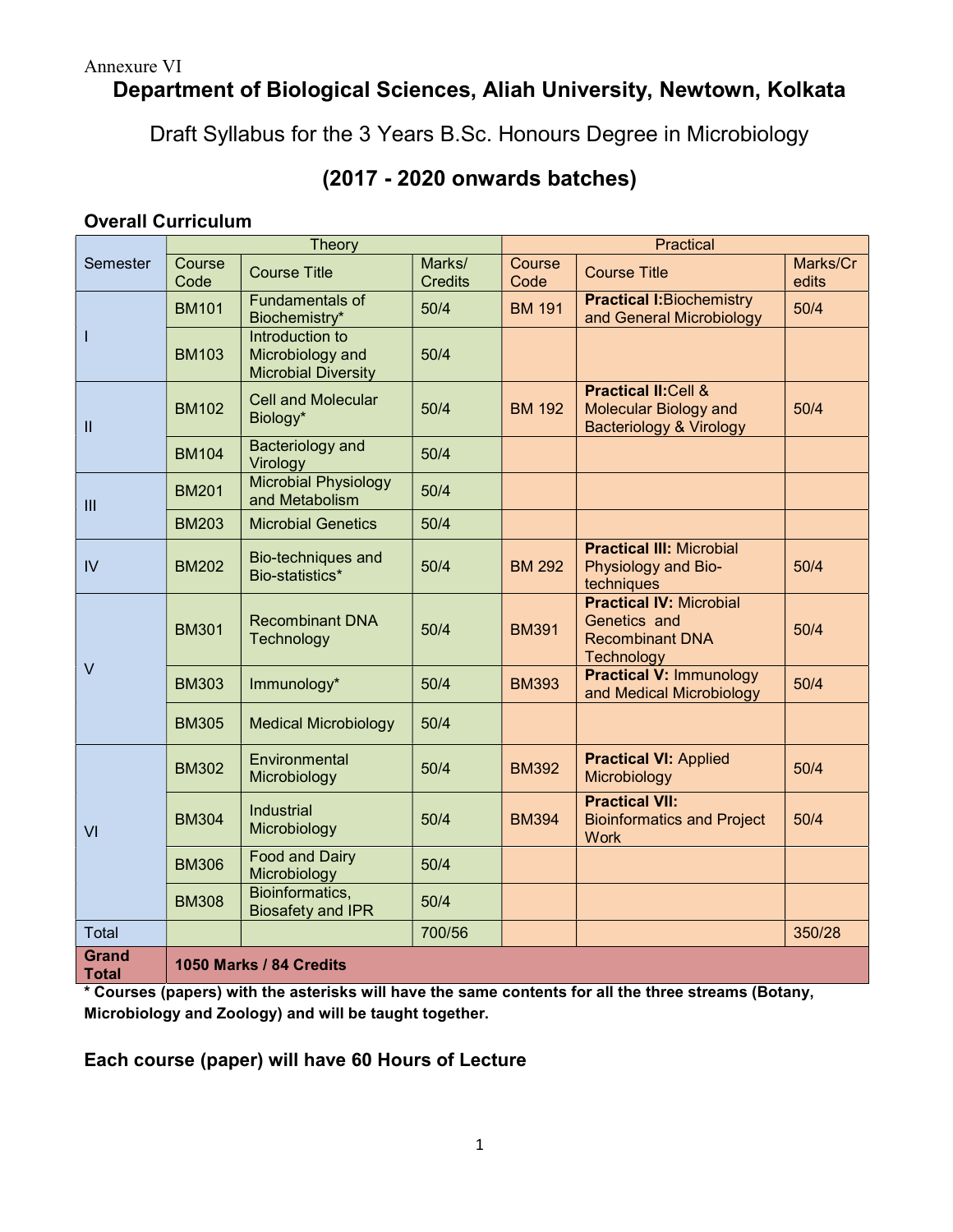# Detailed Syllabus

# Semester I BM101 Fundamentals of Biochemistry

Total Marks 50, Credits 4

### Unit 1. Water and Buffer No of hours 6

Physical properties of water, structure of water molecules, Ionization of water, Bronsted – Lowry concept of acid and bases, Concept of pH of weak acids and weak bases, Henderson-Hasselbalch equation, concept of buffer, strength of buffer, buffer value, important biological buffers (with the help of numerical problems). Forces involved in biomolecular interactions with examples: Van der Waals interactions, electrostatic interactions, hydrogen bond and hydrophobic interaction. Configuration versus conformation.

### Unit 2. Stereochemistry No of hours 4

General concepts on: Plane of symmetry, centre and axis of symmetry; Concepts of chirality; optical isomerism; geometrical isomerism; DL, RS nomenclature; Projection formula (Fischer &Howarth); Isomers: anomers, epimers; Stereochemistry of cyclohexane: idea of axial & equatorial bonds (related to chair form conformation).

### Unit 3. Carbohydrates No. of Hours: 12

Families of monosaccharides: aldoses and ketoses, trioses, tetroses, pentoses, and hexoses. Stereoisomerism of monosaccharides, epimers, Mutarotation and anomers of glucose. Furanose and pyranose forms of glucose and fructose, Haworth projection formulae for glucose; chair and boat forms of glucose, Sugar derivatives, glucosamine, galactosamine, muramic acid, N- acetyl neuraminic acid, Disaccharides; concept of reducing and non-reducing sugars, occurrence and Haworth projections of maltose, lactose, and sucrose, Polysaccharides, storage polysaccharides, starch and glycogen. Structural Polysaccharides, cellulose, peptidoglycan and chitin.

### Unit 4. Lipids No. of Hours: 8

Definition and major classes of storage and structural lipids. Storage lipids. Fatty acids structure and functions. Essential fatty acids. Triacylglycerols structure, functions and properties. Saponification Structural lipids. Phosphoglycerides: Building blocks, General structure, functions and properties. Structure of phosphatidylethanolamine and phosphatidylcholine, Sphingolipids: building blocks, structure of sphingosine, ceramide. Special mention of sphingomyelins, cerebrosides and gangliosides Lipid functions: cell signals, cofactors, prostaglandins, Introduction of lipid micelles, monolayers, bilayers.

### Unit 5. Proteins No. of Hours: 12

Functions of proteins, Primary structures of proteins: Amino acids, the building blocks of proteins. General formula of amino acid and concept of zwitterion. Titration curve of amino acid and its Significance, Classification, biochemical structure and notation of standard protein amino acids Ninhydrin reaction.Natural modifications of amino acids in proteins hydrolysine, cystine and hydroxyproline, Non protein amino acids: Gramicidin, betaalanine, D-alanine and D- glutamic acid; Secondary structure of proteins: Peptide unit and its salient features. The alpha helix, the beta pleated sheet and their occurrence in proteins, Tertiary and quaternary structures of proteins. Forces holding the polypeptide together.

### Unit 6. Enzymes **No. of Hours: 10**

Structure of enzyme: Apoenzyme and cofactors, prosthetic group-TPP, coenzyme NAD,metal cofactors, Classification of enzymes, Mechanism of action of enzymes: active site, transition state complex and activation energy. Lock and key hypothesis, and Induced Fit hypothesis. Significance of hyperbolic, double reciprocal plots of enzyme activity, Km, and allosteric mechanism. Definitions of terms – enzyme unit, specific activity and turnover number, Multienzymecomplex : pyruvate dehydrogenase; isozyme: lactate dehydrogenase, Effect of pH and temperature on enzyme activity. Types of enzyme inhibition, competitive- sulfa drugs; non-competitive-heavy metal salts.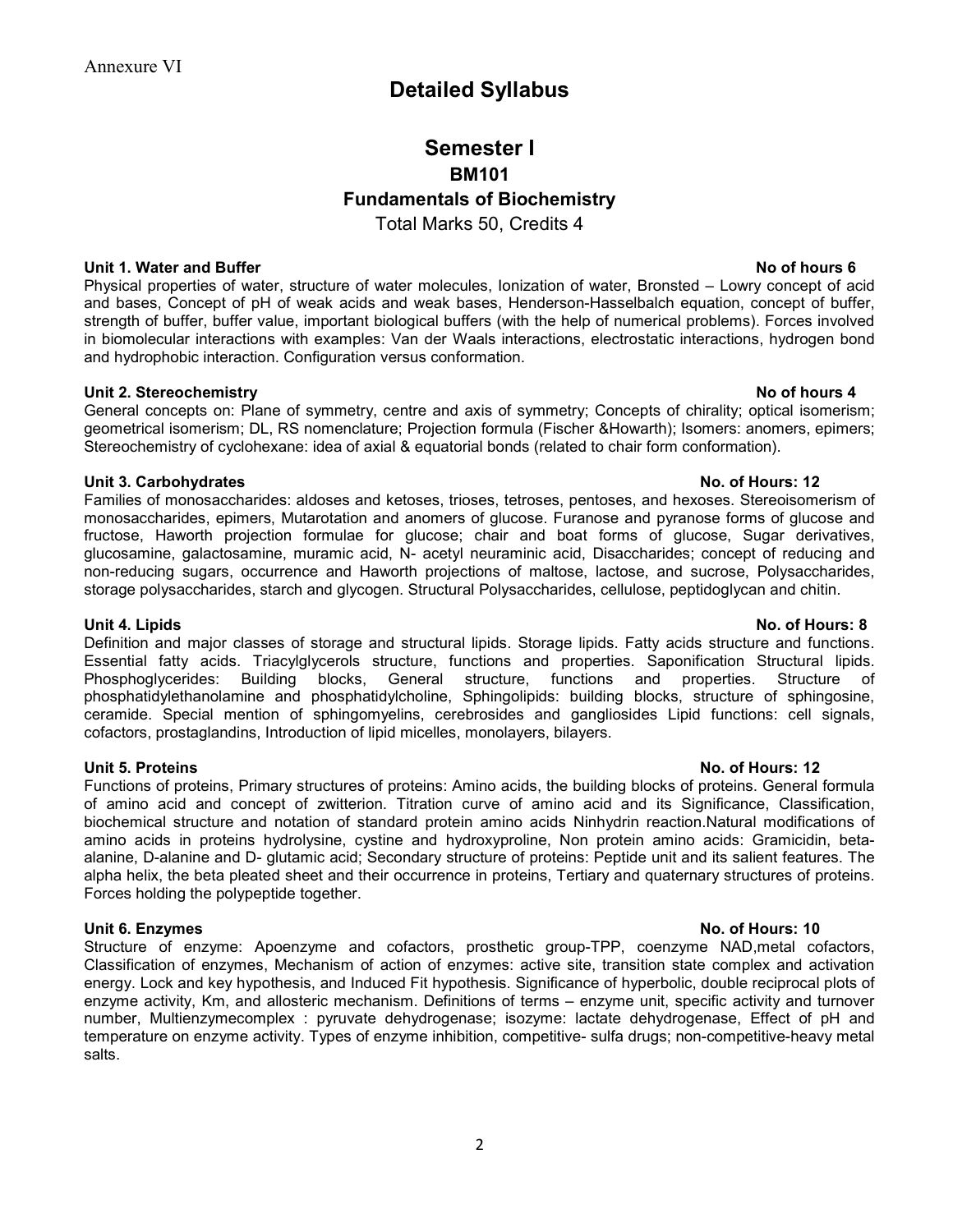### Unit 7. Nucleic acid No. 2012 12:00:00 No. 2012 12:00:00 No. 2012 12:00:00 No. 2012 12:00:00 No. 2012 12:00:00

Purine, pyrimidine - definition and structure. Nucleoside, nucleotide: definition and structure. DNA: Double helical structure. A-DNA, B-DNA & Z-DNA (structure and differences). General structure and types of RNA (tRNA, mRNA, rRNA).

### Unit 8. Vitamins No. of Hours: 2

Classification and characteristics with suitable examples, sources and importance.

### SUGGESTED READINGS:

1. Campbell, MK (2012) Biochemistry, 7th ed., Published by Cengage Learning

2. Campbell, PN and Smith AD (2011) Biochemistry Illustrated, 4th ed., Published by ChurchillLivingstone

3. Tymoczko JL, Berg JM and Stryer L (2012) Biochemistry: A short course, 2nd ed., W.H.Freeman

4. Berg JM, Tymoczko JL and Stryer L (2011) Biochemistry, W.H.Freeman and Company

5. Nelson DL and Cox MM (2008) Lehninger Principles of Biochemistry, 5th Edition., W.H. Freemanand Company,

6. Willey MJ, Sherwood, LM &Woolverton C J (2013) Prescott, Harley and Klein's Microbiologyby. 9th Ed.,McGrawHill

7. Voet,D. and Voet J.G (2004) Biochemistry 3rd edition, John Wiley and Sons,

## BM103

## Introduction to Microbiology and Microbial Diversity

Total Marks 50, Credits 4

### Unit 1 History of Development of Microbiology No. of Hours: 12

Development of microbiology as a discipline, Spontaneous generation vs. biogenesis, Germ theory of disease, Contributions of Anton von Leeuwenhoek, Louis Pasteur, Robert Koch, Joseph Lister, Alexander Fleming. Role of microorganisms in fermentation, Contributions of Martinus W. Beijerinck, Sergei N. Winogradsky, Establishment of fields of medical microbiology and immunology through the work of Paul Ehrlich, Elie Metchnikoff, Edward Jenner. An overview of Scope of Microbiology.

### Unit 2 Concept and Methods of Sterilization (Control of microbial growth) No. of Hours 8

Physical methods of microbial control: heat (moist heat and dry heat) low temperature, high pressure, filtration, desiccation, osmotic pressure, radiation. tyndallization. Chemical methods of microbial control: disinfectants, types and mode of action.

### Unit 3 Basics of Staining and Microscopy No of hours 8

Classification/types of stains; Acidic and Basic dyes, Simple and differential staining, negative staining. Mordants and Chromophores; Principles of Light microscopy: brightfield and darkfield, Phase contrast microscopy.

### Unit 4: Diversity of Microbial World No. of Hours: 32

### A. Systems of classification

Binomial Nomenclature, Whittaker's five kingdom and Carl Woese's three domain classification systems and their utility. Difference between prokaryotic and eukaryotic microorganisms.

### B. General characteristics of different groups:

Acellularmicroorganisms (Viruses, Viroids, Prions) and Cellular microorganisms (Bacteria, Algae, Fungi and Protozoa) with emphasis on distribution and occurrence, morphology, mode of reproduction and economic importance.

Algae: General characteristics of algae including occurrence, thallus organization, algae cell ultra-structure, pigments, flagella, eyespot food reserves and vegetative, asexual and sexual reproduction. Different types of life cycles in algae with suitable examples: Haplobiontic, Haplontic, Diplontic, Diplobiontic and Diplohaplontic life cycles. Applications of algae in agriculture, industry, environment and food.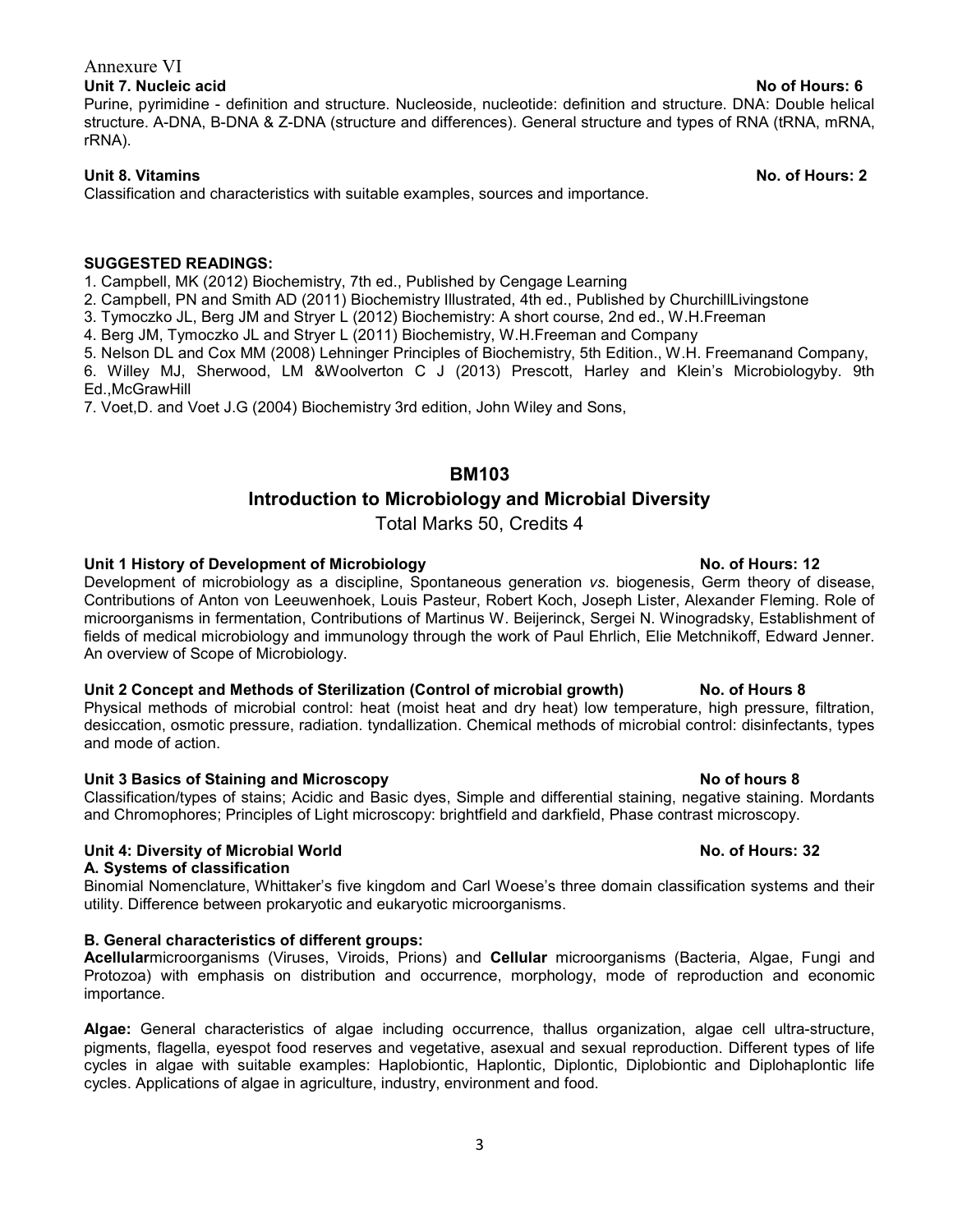Fungi: General characteristics of fungi including habitat, distribution, nutritional requirements, fungal cell ultrastructure, thallus organization and aggregation, fungal wall structure and synthesis, asexual reproduction, sexual reproduction, heterokaryosis, heterothallism and parasexual mechanism. Economic importance of fungi with examples in agriculture, environment, Industry, medicine, food, biodeterioration and mycotoxins.

### Protozoa

General characteristics with special reference to Amoeba, Paramecium, Plasmodium, Leishmania andGiardia

### SUGGESTED READINGS:

1. Tortora GJ, Funke BR and Case CL. (2008). Microbiology: An Introduction. 9th edition. Pearson Education

2. Madigan MT, Martinko JM, Dunlap PV and Clark DP. (2014). Brock Biology of Microorganisms. 14th edition. Pearson International Edition

3. Cappucino J and Sherman N. (2010). Microbiology: A Laboratory Manual. 9th edition. Pearson Education Limited

4.Wiley JM, Sherwood LM and Woolverton CJ. (2013) Prescott's Microbiology. 9th Edition. McGraw Hill International.

5. Atlas RM. (1997). Principles of Microbiology. 2nd edition. WM.T.Brown Publishers. 6. Pelczar MJ, Chan ECS and Krieg NR. (1993). Microbiology. 5th edition. McGraw

Hill Book Company.

7. Stanier RY, Ingraham JL, Wheelis ML, and Painter PR. (2005). General Microbiology. 5th edition. McMillan.

## BM 191

## Practical I: Biochemistry and General Microbiology

Total Marks 50, Credits 4

### Unit I: Biochemistry

1. Concept of molarity, normality, percentage, dilutions, pH and buffers, Preparation of buffers and Numerical problems toexplain the concepts.

2. Qualitative tests for the detection of biomolecules: Glucose, Fructose (Benedict's Test); Sucrose (Acid hydrolysis & Benedict's Test); Starch (Iodine Test), Proteins (Biuret method); Amino acids (Ninhydrin); Lipids (Grease Spot Test, Red Test).

3. Study of enzyme kinetics – calculation of Vmax , Km, Kcat values

4. Estimation of amino acid (glycine) by formol titration

5. Study of protein secondary and tertiary structures with the help of models

### Unit II: General Microbiology

1. Microbiology Good Laboratory Practices and Biosafety.

2. To study the principle and applications of important instruments (biological safety cabinets,autoclave, incubator, BOD incubator, hot air oven, light microscope, pH meter) used in themicrobiology laboratory.

- 
- 3. Preparation of culture media (Nutrient broth/agar, Luria-bertini broth/agar) for bacterial cultivation.
- 4. Sterilization of medium using Autoclave and assessment for sterility.
- 5. Sterilization of glassware using Hot Air Oven.
- 6. Sterilization of heat sensitive material by membrane filtration and assessment for sterility.
- 7. Demonstration of the presence of microflora in the environment by exposing nutrient agarplates to air and water.
- 8. Operation of Light-Microscope; use of oil-immersion objective.
- 9. Study of Rhizopus, Penicillium, Aspergillususing temporary/permanent mounts.
- 10. Study of Spirogyra and Chlamydomonas, Volvoxusing temporary/permanent Mounts

11. Study of the following protozoans using permanent mounts/photographs: Amoeba, Entamoeba, Paramecium and Plasmodium.

12. Simple staining of Bacteria/Yeast and observation under Light Microscope.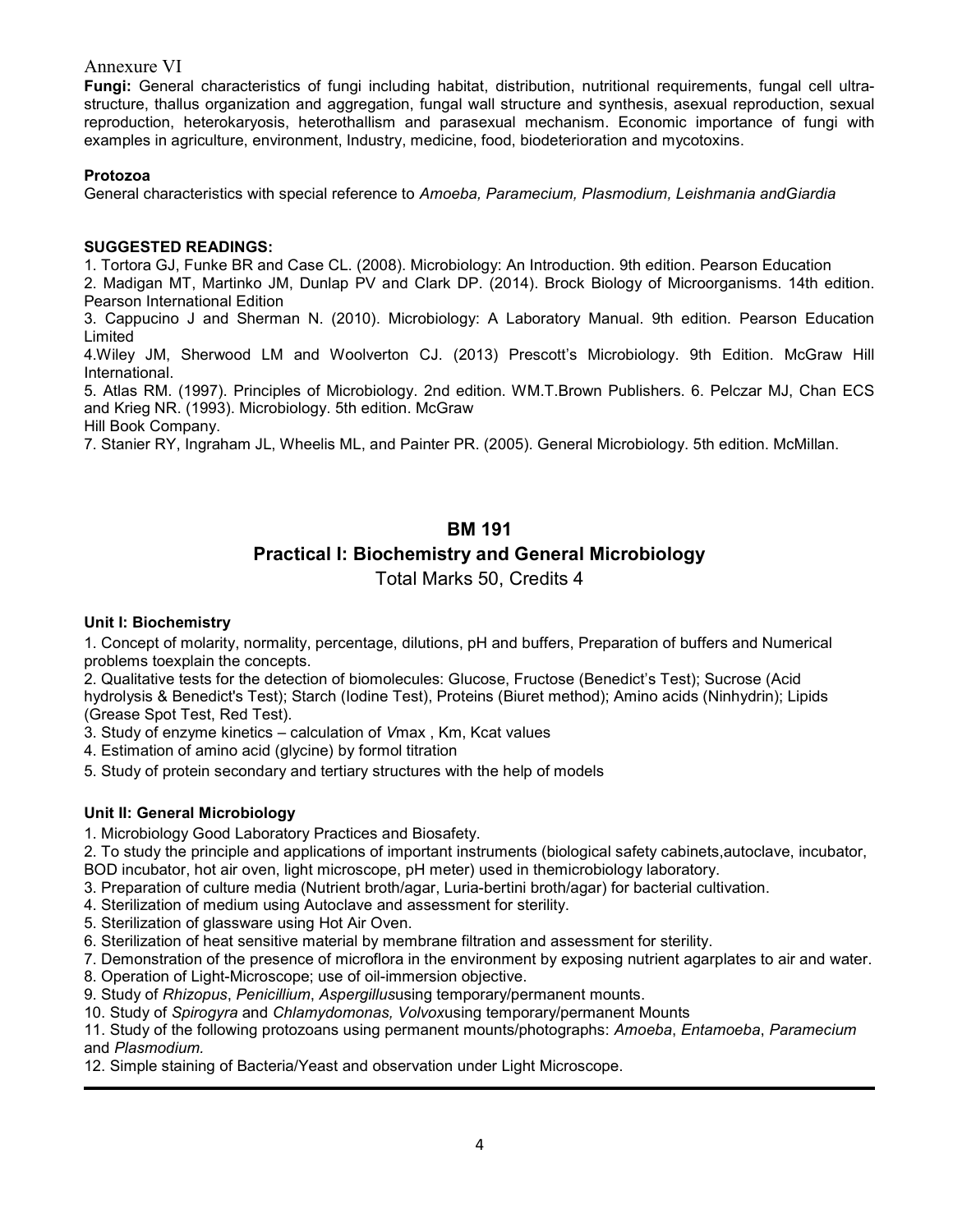# Semester II

# BM 102 Cell and Molecular Biology Total Marks 50, Credits 4

### Unit 1 Overview of Cell No. of Hours 2

Prokaryotic and Eukaryotic cells, Virus, Viroids, Mycoplasma, Prions

### Unit 2 Structure of Cell No. of Hours 8

Plasma membrane: Structure and transport of small molecules; Cell Wall: Eukaryotic cell wall, Extracellular matrix; Cytoskeleton: Structure and organization of actin filaments, association of actin filaments with plasma membrane, cell surface protrusions, intermediate filaments, microtubules.

### Unit 3 Cell Organelles **No. of Hours 8**

Mitochondria, chloroplasts, lysosomes and peroxisomes; Nucleus: Nuclear envelope, nuclearpore complex, nucleolus and nuclear lamina; Chromatin; Endoplasmic Reticulum and GolgiApparatus.

### Unit 4 Cell Cycle, Cell Death and Cell Renewal No. of Hours 8

Cell cycle, Mitosis and Meiosis; Development of cancer, Programmed cell death, Stem cells:Embryonic stem cell, induced pluripotent stem cells.

### Unit 5 Structures of DNA and RNA / Genetic Material No. of Hours 4

DNA structure: Salient features of double helix, Types of DNA, denaturation andrenaturation, cot curves. DNA topology: linking number,twist and writhe. RNA Structure.

### Unit 6 Replication of DNA (Prokaryotes and Eukaryotes) No. of Hours 8

Bidirectional and unidirectional replication, semi- conservative, semi- discontinuous replication Mechanism of DNA replication: Enzymes and proteins involved in DNA replication –DNA polymerases, DNA ligase, primase, telomerase – for replication of linear ends, and other accessory protein. Various models of DNA replication including rolling circle, D- loop (mitochondrial), Ө (theta) mode of replication Mismatch and excision repair.Inhibitors of DNA Replication.

### Unit 7 Transcription in Prokaryotes and Eukaryotes No. of Hours 10

Concept of Operon (lac and trp), Promoter and Operator; Mechanism of Transcription; RNA polymerase, transcription unit; Transcription inEukaryotes: RNA polymerases, general Transcription factors. Inhibitors of Transcription.Transcription regulation in prokaryotes: Principles of transcriptional regulation with examples from lac operon and trp operon; Transcription regulation in eukaryotes: Activators, repressors, enhancers, silencer elements; Gene silencing, Genetic imprinting.

### Unit 8 Post-Transcriptional Processing No. of Hours: 4

Concept of introns and exons, RNA splicing, spliceosome machinery, concept of alternative splicing, Polyadenylation and capping.

### Unit 9 Translation (Prokaryotes and Eukaryotes) No. of Hours 8

Genetic code, Degeneracy of the genetic code and Wobble Hypothesis;Translational machinery, charging of tRNA, aminoacyltRNAsynthetases,Mechanisms ofinitiation, elongation and termination of polypeptides in both prokaryotes and eukaryotes,Fidelity of translation; Inhibitors of protein synthesis in prokaryotes and eukaryotes.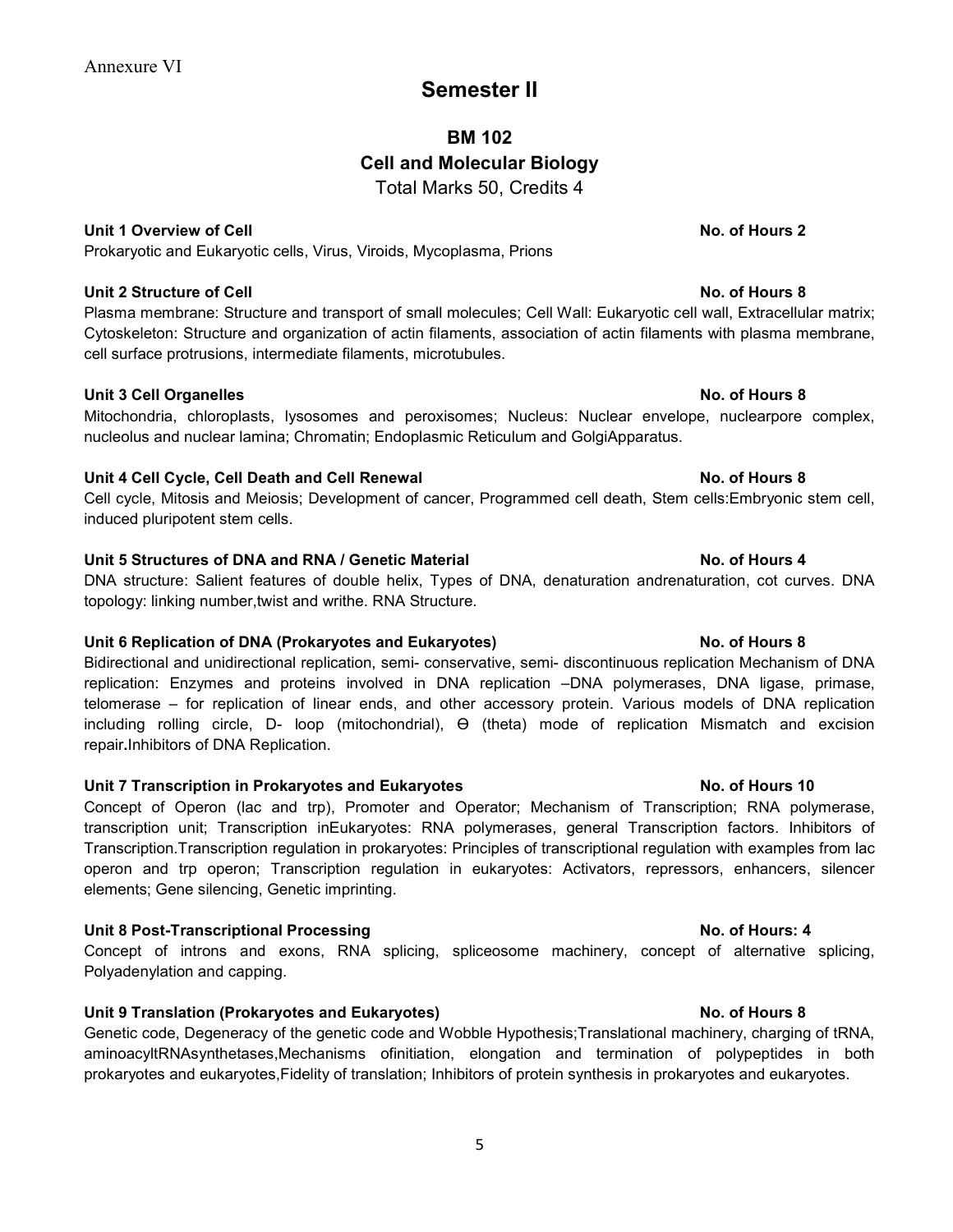### Suggested Readings:

1. Hardin J, Bertoni G and Kleinsmith LJ. (2010). Becker's World of the Cell. 8<sup>th</sup> 3 edition. Pearson.

2. Karp G. (2010) Cell and Molecular Biology: Concepts and Experiments. 6th edition. 5 John Wiley & Sons. Inc.

3. De Robertis, EDP and De Robertis EMF. (2006). Cell and Molecular Biology. 8<sup>th</sup> 7 edition. Lipincott Williams and Wilkins, Philadelphia.

4. Cooper, G.M. and Hausman, R.E. (2009). The Cell: A Molecular Approach. 5<sup>th</sup> 9 Edition. ASM Press & Sunderland, Washington, D.C.; Sinauer Associates, MA.

5. Watson JD, Baker TA, Bell SP, Gann A, Levine M and Losick R (2008) Molecular Biology of the Gene, 6th edition, Cold Spring Harbour Lab. Press, Pearson Publication.

6. Sambrook J and Russell DW. (2001). Molecular Cloning: A Laboratory Manual. 4<sup>th</sup> Edition, Cold Spring Harbour Laboratory press.

7. Krebs J, Goldstein E, Kilpatrick S (2013). Lewin's Essential Genes, 3rd Ed., Jones 16 and Bartlett Learning.

8. Gardner EJ, Simmons MJ, Snustad DP (2008). Principles of Genetics. 8th Ed. Wiley-India.

## BM 104 Bacteriology & Virology Total Marks 50, Credits 4

### Unit 1: Cell Organization No. of Hours: 12

Cell size, shape and arrangement; glycocalyx; capsule, flagella, endoflagella, fimbriae and pili. Cell-wall: Composition and detailed structure of Gram-positive and Gram-negative cell walls, Archaebacterial cell wall, Gram and acid fast staining mechanisms, lipopolysaccharide (LPS), sphaeroplasts, protoplasts, and L-forms. Effect of antibiotics and enzymes on the cell wall. Cell Membrane: Structure, function and chemical composition of bacterial and archaeal cell membranes. Cytoplasm: Ribosomes, mesosomes, inclusion bodies, nucleoid, chromosome and plasmids. Endospore: Structure, formation, stages of sporulation.

### Unit 2: Bacteriological Techniques No. of Hours: 4

Concept of and isolation of Pure culture: Streaking, serial dilution and plating methods; cultivation, maintenance and preservation/stocking of pure cultures; cultivation of anaerobic bacteria, and accessing non-culturable bacteria.

### Unit 3: Nutrition and Media No. of Hours: 10

Nutritional requirements in bacteria and nutritional categories; Culture media: components of media, natural and synthetic media, chemically defined media, complex media, selective, differential, acid-base indicator, enriched and enrichment media.

### Unit 4. Bacterial Systematics No. of Hours: 6

Aim and principles of classification, systematics and taxonomy, concept of species, taxa, strain; conventional, molecular and recent approaches to polyphasic bacterial taxonomy, Characters used in bacterial systematic: rRNA oligonucleotide sequencing, Signature sequences. Differences between eubacteria and archaebacteria.

### Unit 5. Nature and Properties of Viruses No. of Hours: 12

Introduction: Discovery of viruses, nature and definition of viruses, general properties, concept of viroids, virusoids, satellite viruses and Prions. Structure of Viruses: Capsid symmetry, enveloped and non-enveloped viruses; Isolation, purification and cultivation of viruses; Viral taxonomy: Classification and nomenclature of different groups of viruses.

### Unit 6. Viral multiplication in the Cell: No. of Hours: 8

Description of important viruses: salient features of the viruses infecting different hosts - Bacteriophages (T4 & Lambda)Lytic and lysogenic cycle; Plant (TMV & Cauliflower Mosaic Virus), Human (Replication and Symptoms of: Adenovirus, Retrovirus, Hepatitis viruses, Influenza virus; Assembly, budding and maturation of HIV).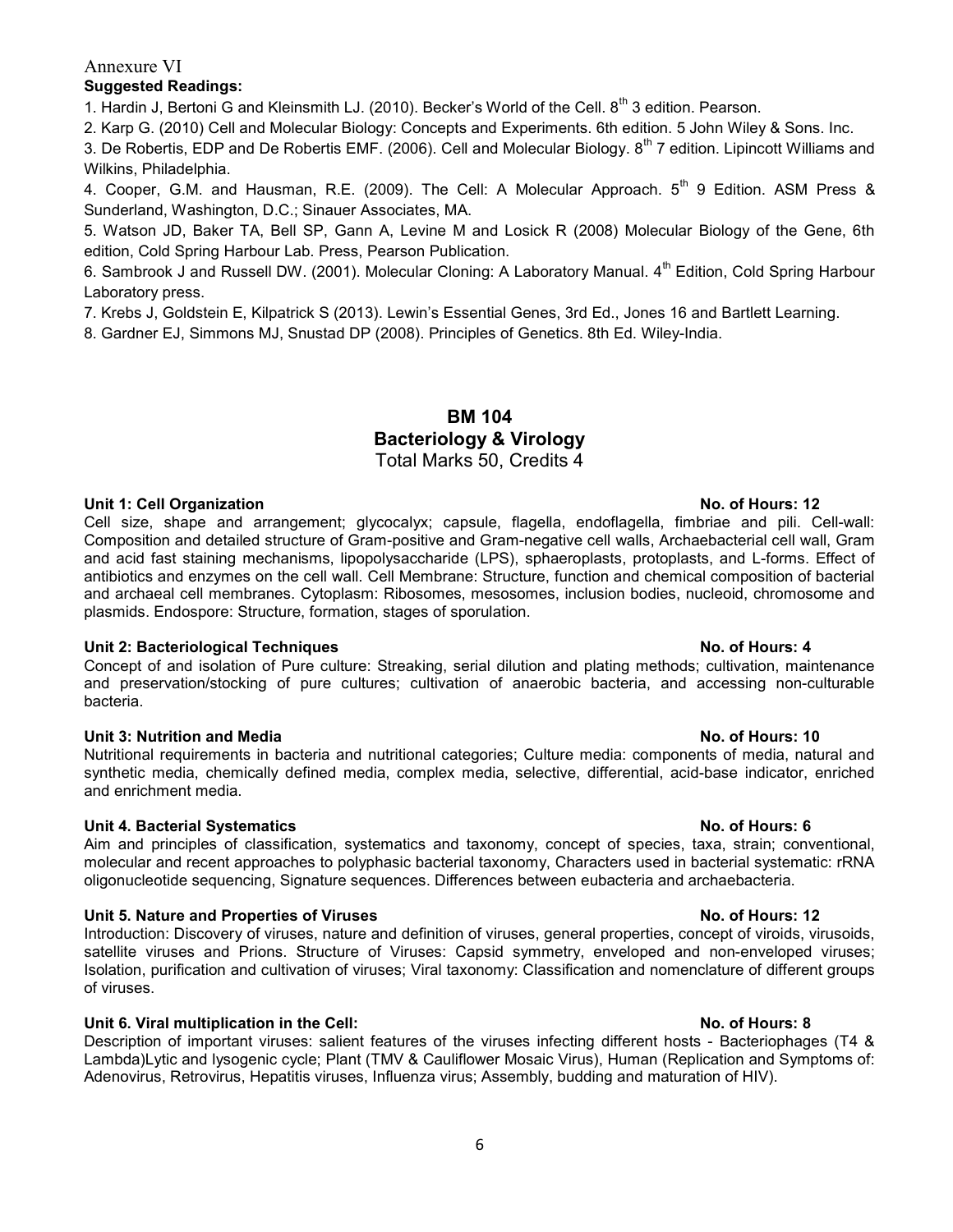### Unit 7. Role of Viruses in Disease and its prevention No. of Hours 8

Viruses as pathogens: Role of viruses in causing diseases; Prevention and control of viruses: Antiviral compounds and their mode of action, Interferon and their mode of action, General principles of viral vaccination.

### SUGGESTED READINGS:

1. Atlas RM. (1997). Principles of Microbiology. 2nd edition. WM.T.Brown Publishers.

2. Black JG. (2008). Microbiology: Principles and Explorations. 7th edition. Prentice Hall

3. Madigan MT, and Martinko JM. (2014). Brock Biology of Micro-organisms. 14th edition. Parker J. Prentice Hall International, Inc.

4. PelczarJr MJ, Chan ECS, and Krieg NR. (2004). Microbiology. 5th edition Tata McGraw Hill.

5. Srivastava S and Srivastava PS. (2003). Understanding Bacteria. Kluwer Academic Publishers, Dordrecht

6. Stanier RY, Ingraham JL, Wheelis ML and Painter PR. (2005). General Microbiology. 5th edition McMillan.

7. Tortora GJ, Funke BR, and Case CL. (2008). Microbiology: An Introduction. 9th edition Pearson Education.

8. Willey JM, Sherwood LM, and Woolverton CJ. (2013). Prescott's Microbiology. 9th edition. McGraw Hill Higher Education.

9. Cappucino J and Sherman N. (2010). Microbiology: A Laboratory Manual. 9th edition. Pearson Education Limited

10. Dimmock, NJ, Easton, AL, Leppard, KN (2007). Introduction to Modern Virology. 6th edition, Blackwell Publishing Ltd.

11. Carter J and Saunders V (2007). Virology: Principles and Applications. John Wiley and Sons.

12. Flint SJ, Enquist, LW, Krug, RM, Racaniello, VR, Skalka, AM (2004). Principles of Virology, Molecular biology, Pathogenesis and Control. 2nd edition. ASM press Washington DC.

13. Levy JA, Conrat HF, Owens RA. (2000). Virology. 3rd edition. Prentice Hall publication, New Jersey.

14. Wagner EK, Hewlett MJ. (2004). Basic Virology. 2nd edition. Blackwell Publishing.

15. Mathews. (2004). Plant Virology. Hull R. Academic Press, New York.

16. Nayudu MV. (2008). Plant Viruses. Tata McGraw Hill, India.

17. Bos L. (1999) Plant viruses-A text book of plant virology by. Backhuys Publishers.

18. Versteeg J. (1985). A Color Atlas of Virology. Wolfe Medical Publication.

## BM 192

# Practical II: Cell & Molecular Biology and Bacteriology & Virology

Total Marks 50, Credits 4

### Unit I: Cell & Molecular Biology

1. Study a representative plant and animal cell by microscopy.

2. Study of the structure of cell organelles through electron micrographs.

3. Cytochemical staining of DNA – Feulgen.

4. Demonstration of the presence of mitochondria in striated muscle cells/ cheek epithelial cell using vital stain Janus Green B.

5. Study of polyploidy in Onion root tip by colchicine treatment.

6. Study of different stages of Mitosis & Meiosis by permanent slides.

7. Study of different types of DNA and RNA using micrographs and model/schematic representations.

8. Estimation of salmon sperm / calf thymus DNA using colorimeter (diphenylamine reagent)

9. Estimation of RNA using colorimeter (orcinol reagent)

10. Resolution and visualization of DNA by Agarose Gel Electrophoresis.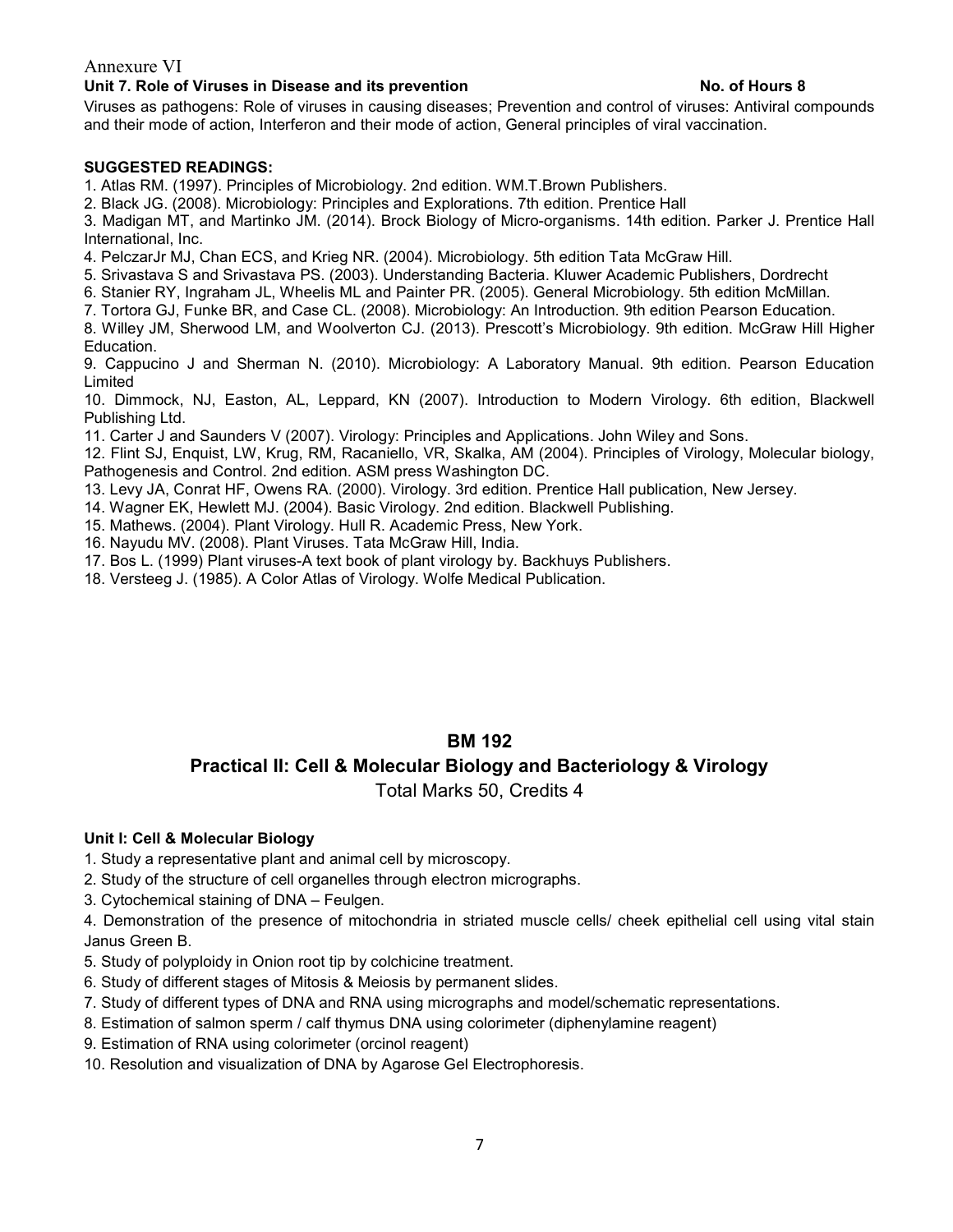## Annexure VI Unit II: Bacteriology & Virology

- 1. Simple staining.
- 3. Negative staining.
- 4. Gram's staining.

5. Acid fast staining-permanent slide only.

6. Capsule staining.

7. Endospore staining.

2. Preparation of different media: Synthetic media BG-11, Complex media-Nutrient agar, McConkey agar, EMB agar, Endo agar.

8. Isolation of pure cultures of bacteria by streaking method.

10. Preservation of bacterial cultures by various techniques.

11. Estimation of CFU count (serial dilution of soil and water sample) by spread plate method/pour plate method.

12. Motility by hanging drop method.

13. Study of the structure of important animal viruses (rhabdo, influenza, paramyxo, hepatitis B and retroviruses) using electron micrographs.

14. Study of the structure of important plant viruses (caulimo, Gemini, tobacco ring spot, cucumber mosaic and alpha-alpha mosaic viruses) using electron micrographs.

15. Study of the structure of important bacterial viruses (ɸX 174, T4, λ) using electron micrograph.

16. Isolation and enumeration of bacteriophages (PFU) from water/sewage sample using double agar layer technique (plaque assay).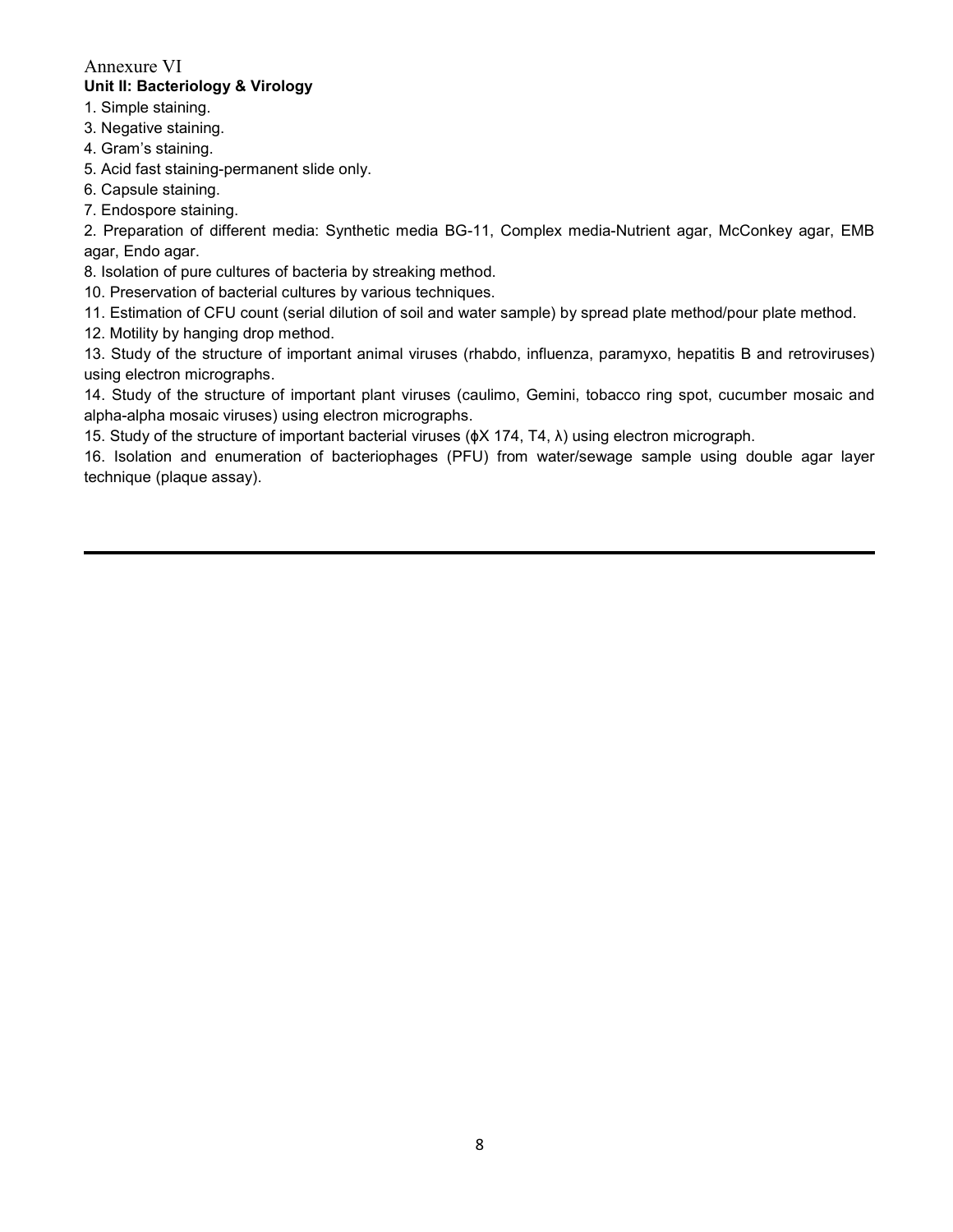# Semester III

# BM 201 Microbial Physiology and Metabolism Total Marks 50, Credits 4

### Unit 1 Microbial Growth and Effect of Environment on Microbial Growth: No. of Hours: 12

Definitions of growth, measurement of microbial growth, Asexual methods of reproduction, logarithmic representation of bacterial populations, phases of growth, Batch culture, Continuous culture, calculation of generation time and specific growth rate, synchronous growth, diauxic growth curve Microbial growth in response to environment -Temperature (psychrophiles, mesophiles, thermophiles, extremophiles, thermodurics, psychrotrophs), pH (acidophiles, alkaliphiles), solute and water activity (halophiles, xerophiles, osmophilic), Oxygen (aerobic, anaerobic, microaerophilic, facultative aerobe, facultative anaerobe),barophilic. Microbial growth in response to nutrition and energy – Autotroph/Phototroph, heterotrophy, Chemolithoautotroph, Chemolithoheterotroph, Chemoheterotroph, Chemolithotroph,photolithoautotroph, Photoorganoheterotroph.

### Unit 2 Nutrient uptake and Transport: No. of Hours: 4

Passive and facilitated diffusion; Primary and secondary active transport, concept of uniport, symport and antiport; Group translocation; Iron uptake

### Unit 3 Chemoheterotrophic Metabolism - Aerobic Respiration: No. of Hours: 12

Concept of aerobic respiration, anaerobic respiration and fermentation; Sugar degradation pathways and their energy yield: Glycogenolysis, Glycolysis, Pentose phosphate pathway, Entner-Doudoroff Pathway, and TCA cycle; Gluconeogenesis. Electron transport chain: components of respiratory chain, comparison of mitochondrial and bacterialETC, electron transport phosphorylation, uncouplers and inhibitors

### Unit 4 Chemoheterotrophic Metabolism- Anaerobic respiration and fermentation: No. of Hours: 4

Anaerobic respiration with special reference to dissimilatory nitrate reduction (Denitrification; nitrate/nitrite and nitrate/ammonia respiration; fermentative nitrate reduction) and sulfate reduction. Fermentation - Alcohol fermentation and Pasteur effect; Lactate fermentation (homofermentative andheterofermentative pathways), concept of linear and branched fermentation pathways.

### Unit 5 Chemolithotrophic and Phototrophic Metabolism: No. of Hours: 6

Introduction to aerobic and anaerobic chemolithotrophy with an example each. Hydrogen oxidation (definition and reaction) and methanogenesis (definition and reaction). Introduction to phototrophic metabolism - groups of phototrophic microorganisms, anoxygenic vs. oxygenic photosynthesis with reference to photosynthesis in green bacteria, purple bacteria and cyanobacteria.

### Unit 6 Nitrogen Metabolism - an overview: No. of Hours: 6

Introduction to biological nitrogen fixation,Ammonia assimilation, Assimilatory nitrate reduction, dissimilatory nitrate reduction, denitrification,ANAMMOX, COMAMMOX.

### Unit 7. Amino Acid Metabolism No. 2012 12:00:00 No. 2012 12:00:00 No. 2013

Concepts of Transamination, Deamination, Transmethylation and Decarboxylation; Biosynthesis of aspartate family of amino acids. Degradation of amino acids: Metabolic Fates of Amino Groups, Nitrogen Excretion and the Urea Cycle, Glucogenic and Ketogenic Amino Acids.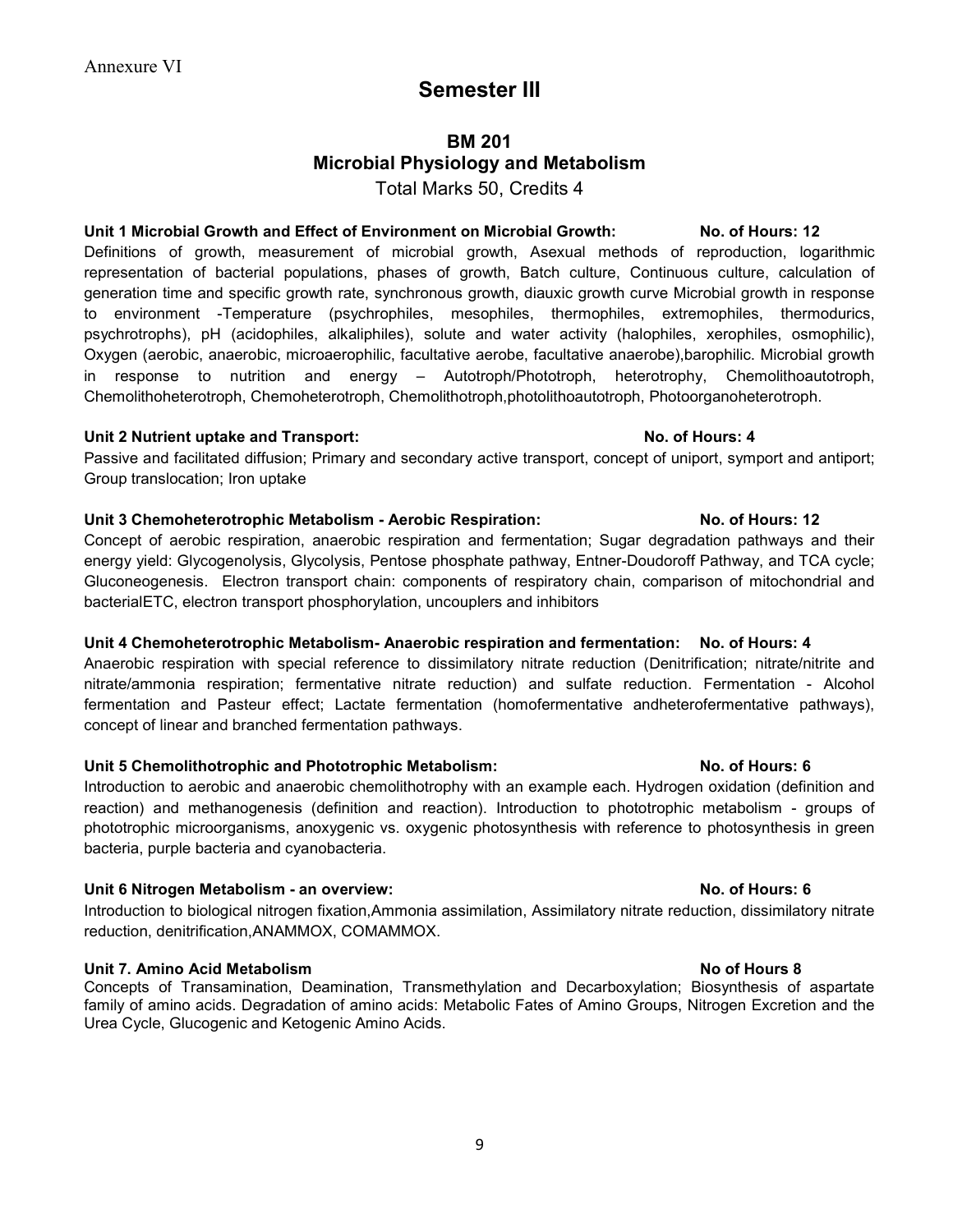### Unit 8. Lipid Metabolism **No. 2. In the Unit Section** 2.1 Apple 2.1 Apple 2.1 Apple 2.1 Apple 2.1 Apple 2.1 Apple 2.1 Apple 2.1 Apple 2.1 Apple 2.1 Apple 2.1 Apple 2.1 Apple 2.1 Apple 2.1 Apple 2.1 Apple 2.1 Apple 2.1 Appl

Oxidation of Even-And Odd-Carbon Numbered, Saturated and Unsaturated Fatty Acids; Brief Idea of Fatty Acid Biosynthesis; Metabolism of Triglycerides and Phospholipids.

### Unit 9. Purine and Pyrimidine Metabolism Note 2004 and Security 2006 100 Monet 2008 4

Synthesis of Purines and Pyrimidines (Elementary Concept); Microbial Reduction of Purines to Deoxy-Purines.

### SUGGESTED READINGS

1. Madigan MT, and Martinko JM (2014). Brock Biology of Microorganisms. 14th edition. PrenticeHall International Inc.

2. Moat AG and Foster JW. (2002). Microbial Physiology. 4th edition. John Wiley & Sons

3. Reddy SR and Reddy SM. (2005). Microbial Physiology. Scientific Publishers India

4. Gottschalk G. (1986). Bacterial Metabolism. 2nd edition. Springer Verlag

5. Stanier RY, Ingrahm JI, Wheelis ML and Painter PR. (1987). General Microbiology. 5th edition,McMillan Press.

6. Willey JM, Sherwood LM, and Woolverton CJ. (2013). Prescott's Microbiology. 9th edition.McGraw Hill Higher Education.

7. Nelson DL and Cox MM (2008) Lehninger Principles of Biochemistry, 5th Edition, W.H. Freemanand Company,

8. Voet,D. and Voet J.G (2004) Biochemistry 3rd edition, John Wiley and Sons,

### BM 203 Microbial Genetics Total Marks 50, Credits 4

Genotype, Phenotype;Monohybrid, Dihybrid cross;Mendel's Laws: Dominance, recessiveness,segregation, independent assortment, autosomal & sex linked inheritance;Deviation from Mendelian inheritance; Chromosome theory of inheritance: Allele, multiple alleles, pseudoallele, complementation tests, Extensions of Mendelian genetics; Allelic interactions; Concept of Incomplete dominance and co-dominance, Epistasis, penetrance and expressivity.

### Unit 2. Genome Organization, Mutations and Repair. No. 06 Hours: 18

Experimental evidence for DNA as genetic material (Experiments of Griffith, Avery and MacLeod; Hershey and Chase); Experimental evidence for RNA as genetic material (TMV),Genome organization: E. coli, Saccharomyces, Tetrahymena. Mutations and mutagenesis: Definition and types of Mutations; Physical and chemical mutagens; Molecular basis of mutations; Functional mutants (loss and gain of function mutants); Uses of mutations. Reversion and suppression: True revertants; Intra- and inter-genic suppression; Ames test; Mutatorgenes.Repair: Reversal of UV damage in prokaryotes: photoreactivation, base excision and nucleotide excision repair, post replicational repair, mismatch repair, SOS repair, error prone repair.

### Unit 3. Plasmids: No. of Hours: 8

Types of plasmids – F plasmid, R Plasmids, colicinogenic plasmids, Ti plasmids, linear plasmids,yeast- 2μplasmid, Plasmid replication and partitioning, Host range, plasmid-incompatibility, plasmidamplification, Regulation of copy number, curing of plasmids.

### Unit 4. Mechanisms of Genetic Exchange No. of Hours: 12

Transformation - Discovery, mechanism of natural competence; Conjugation - Discovery, mechanism, Hfr and F' strains, Interrupted mating technique and time ofentry mapping; Transduction - Generalized transduction, specialized transduction, LFT & HFT lysates, Mapping byrecombination and co-transduction of markers.

### Unit 5. Phage Genetics No. of Hours: 4

Features of T4 genetics, Genetic basis of lytic versus lysogenic switch of phage lambda

### Unit 1. Mendelian Principles: No. of Hours: 10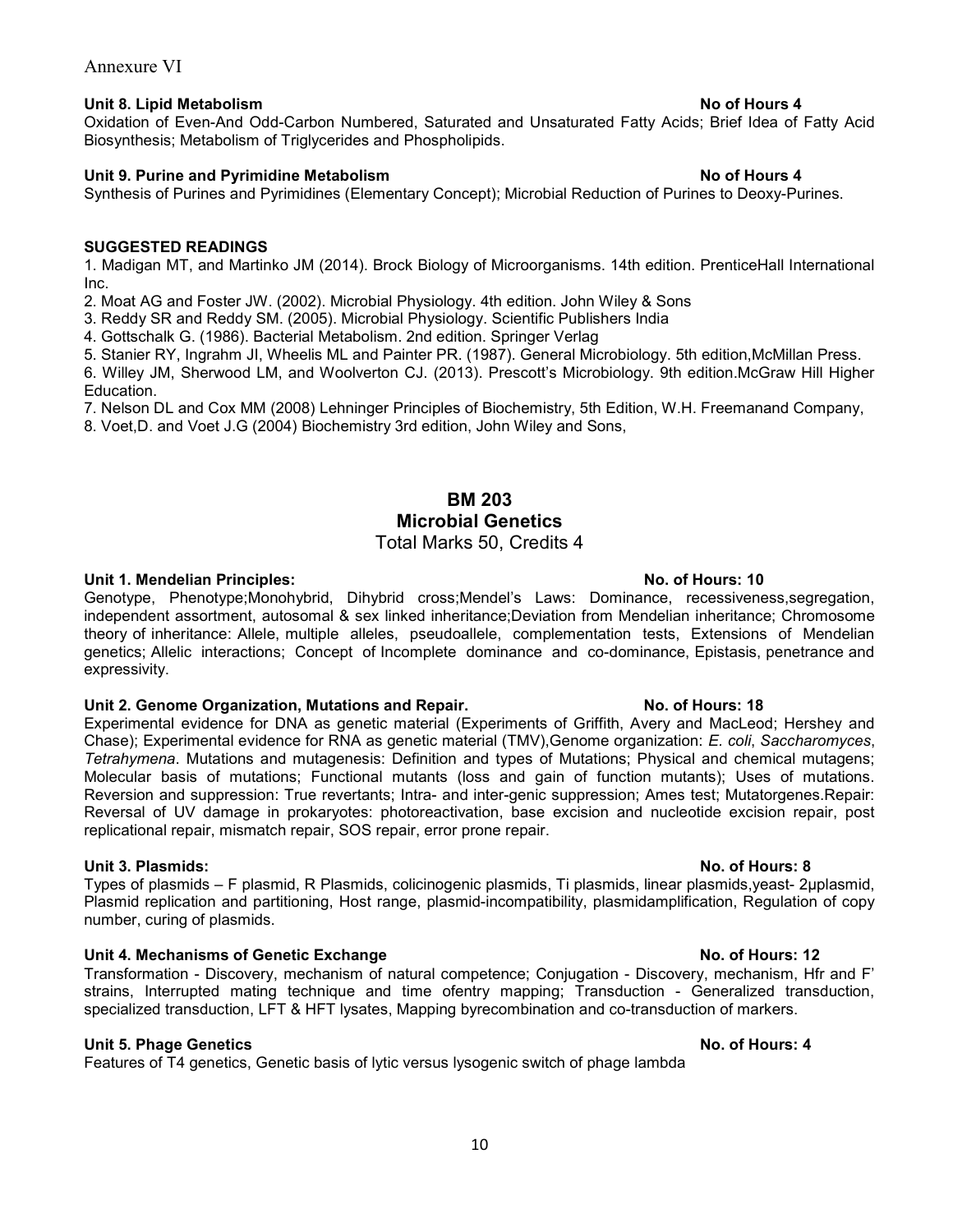### Unit 6. Transposable elements **No. of Hours: 8**

Prokaryotic transposable elements – Insertion Sequences, composite and non-composite transposons,Replicative and Non replicative transposition, Mu transposon; Eukaryotic transposable elements - Yeast (Ty retrotransposon), Drosophila (P elements), Maize(Ac/Ds); Uses of transposons and transposition.

### SUGGESTED READINGS:

1. Larry Snyder, J. E. Peters, Tina M. Henkin, WendyChampness (2013) Molecular Genetics of Bacteria, 4<sup>th</sup> Ed., ASM Press.

2. Klug WS, Cummings MR, Spencer, C, Palladino, M (2011). Concepts of Genetics, 10th Ed.,Benjamin Cummings

3. Krebs J, Goldstein E, Kilpatrick S (2013). Lewin's Essential Genes, 3rd Ed., Jones and BartlettLearning

4. Pierce BA (2011) Genetics: A Conceptual Approach, 4th Ed., Macmillan Higher EducationLearning

5. Watson JD, Baker TA, Bell SP et al. (2008) Molecular Biology of the Gene, 6th Ed., BenjaminCummings

6. Gardner EJ, Simmons MJ, Snustad DP (2008). Principles of Genetics. 8th Ed. Wiley-India

7. Russell PJ. (2009). i Genetics- A Molecular Approach. 3rd Ed, Benjamin Cummings

8. Sambrook J and Russell DW. (2001). Molecular Cloning: A Laboratory Manual. 4th Edition, ColdSpring Harbour Laboratory press.

9. Maloy SR, Cronan JE and FriefelderD(2004) Microbial Genetics 2nd EDITION., Jones and BarlettPublishers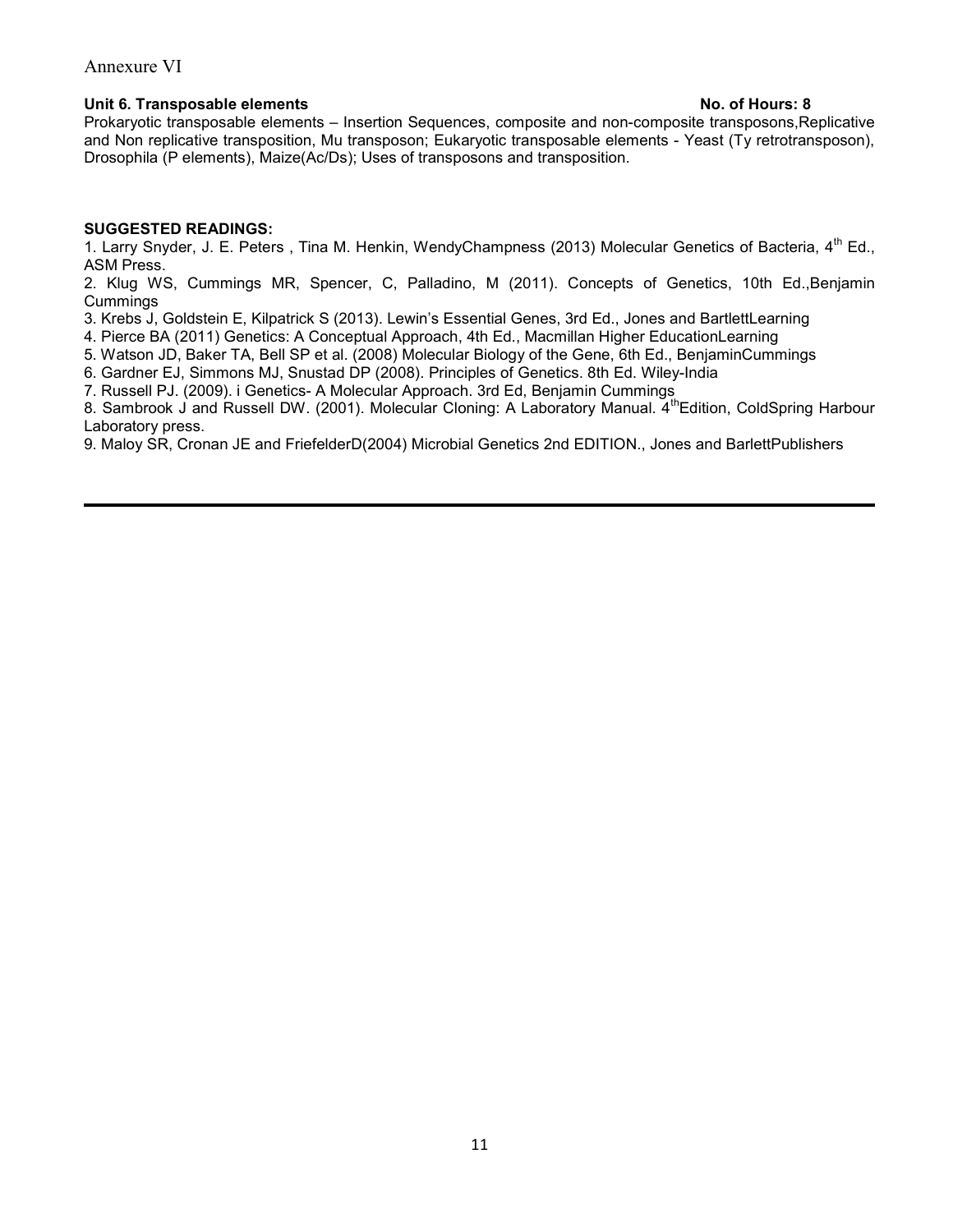# Semester IV

# BM 202 Bio-techniques and Bio-statistics

Total Marks 50, Credits 4

### Unit 1. Bioenergetics **No. 2. In the Unit 1. Bioenergetics** No. 2. In the Unit 1. Bioenergetics **No. 2. In the Unit 1. Bioenergetics**

First and Second Laws of Thermodynamics; Definition of Gibb's Free Energy, Enthalpy, and Entropy; Mathematical Relationships Among Them; Standard Free Energy Change and Equilibrium Constant; Coupled Reactions And Additive Nature of Standard Free Energy Change; Energy Rich Compounds: Phosphoenolpyruvate, 1,3- Bisphosphoglycerate, Thioesters, ATP.

### Unit 2. Microscopy: Principles and applications. No of Hours 8

Principles and applications of - Light microscopy: brightfield and darkfield, Phase contrast microscopy,Fluorescence Microscopy, Confocal Microscopy, Electron Microscopy (Scanning and Transmission Electron Microscopy); Micrometry.

### Unit 3. Electromagnetic radiation and Spectrophotometry. The Most Hours 8

Basic principles of electromagnetic radiation: Energy, wavelength, wave numbers and frequency, review of electronic structure of molecules.

UV-visible spectrophotometry: Beer Lambert law, light absorption and its transmittance, factors affecting absorption properties of a chromophore, Principle and use of study of absorption spectra of biomolecules; structural analyses of DNA/ protein using absorption of UV light. Colorimetry and turbidometry

Fluorescence spectroscopy: Theory of fluorescence, static and dynamic quenching, resonance energy transfer, fluorescent probes in the study of protein and nucleic acids.

Mass spectrometry (MALDI-TOF): Physical basis and uses of MS in the analysis of proteins/ nucleic acids.

### Unit 4. Radiation Biology. No of Hours 6

Concept of radioisotopes, types of radioactive decay (gamma and beta emitter), half-life,detection and measurement of radioactivity: methods based upon ionization (GM counter),methods based upon excitation (scintillation counter). Autoradiography, radioisotopes indiagnosis and radiotherapy. Effect of radiations (ionizing and non-ionizing) on livingsystems, precautions and safety measures in handling radioisotopes.

### Unit 5. Chromatography. No. of Hours: 10

Principles and applications of paper chromatography (including Descending and 2-D), Thin layerchromatography, Column chromatography: packing and fraction collection. Gel filtration chromatography, ionexchangechromatography and affinity chromatography; GLC, HPLC.

### Unit 6. Electrophoresis. No. of Hours: 6

Principle and applications of native polyacrylamide gel electrophoresis, SDS- polyacrylamide gelelectrophoresis, Isoelectric focusing, 2D gel electrophoresis;Zymogram preparation;Principle and applications of Agarose gelelectrophoresis.

### Unit 6. Hydrodynamic methods. No. of Hours: 8

Viscosity: Methods of measurement of viscosity, specific and intrinsic viscosity, relationship between viscosity and molecular weight, measurement of viscoelasticity of DNA.

Sedimentation: Principle of centrifugation; Svedberg equation, RCF and sedimentation coefficient; relationship between RPM and RCF; differential and density gradient centrifugation, preparative and analytical ultracentrifugation techniques, fractionation of cellular components using centrifugation with examples.

Flow Cytometry: Basic principle of flow cytometry and cell sorting, detection strategies in flow cytometry.

### Unit 8. Biostatistics. No of Hours 8

Introduction to biostatistics & its use. Basic idea on variables, frequency distribution and sampling. Measures of central tendency: mean, median, mode. Measures of distributions: variance, range, quartile deviation. Standard deviation and standard error - problems and application. Student's t-test and Chi square test- problems andapplication. Correlation and Regression.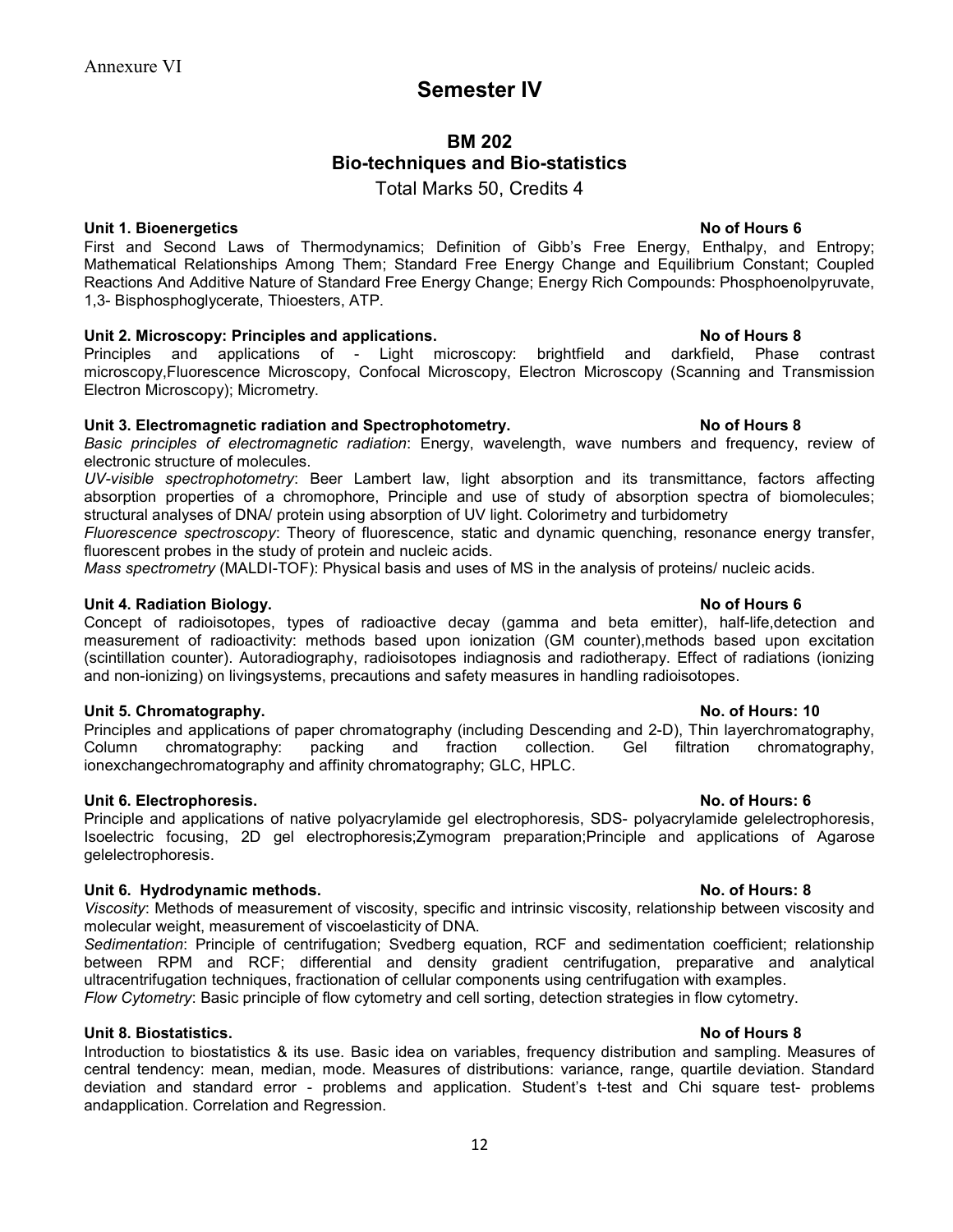### SUGGESTED READINGS:

1. Wilson K and Walker J. (2010). Principles and Techniques of Biochemistry and MolecularBiology.  $7<sup>th</sup>Ed.$ , Cambridge University Press.

2. David Freifelder (1982) Physical Biochemistry: Applications to Biochemistry and Molecular Biology, 2<sup>nd</sup> Ed., W.H. Freeman and Company.

3. Nelson DL and Cox MM. (2008). Lehninger Principles of Biochemistry, 5<sup>th</sup>Ed., W.H.Freeman and Company.

4. Willey MJ, Sherwood LM &Woolverton C J.(2013). Prescott, Harley and Klein'sMicrobiology.  $9^{\text{th}}$ Ed., McGrawHill.

5. Karp G. (2010) Cell and Molecular Biology: Concepts and Experiments. 6th edition. JohnWiley & Sons. Inc.

6. De Robertis EDP and De Robertis EMF.(2006). Cell and Molecular Biology. 8th edition.Lipincott Williams and Wilkins, Philadelphia.

7. Cooper G.M. and Hausman R.E. (2009). The Cell: A Molecular Approach. 5<sup>th</sup>Edition.ASM Press & Sunderland, Washington D.C., Sinauer Associates, MA.

8. Nigam A and Ayyagari A. 2007. Lab Manual in Biochemistry, Immunology and Biotechnology. Tata McGraw Hill.

9. A. Edmondson and D. Druce : Advanced Biology Statistics, Oxford University Press; 1996.

10. W. Danial : Biostatistics : A foundation for Analysis in Health Sciences, John Wiley and Sons Inc; 2004.

# BM 292 Practical III: Microbial Physiology and Bio-techniques

Total Marks 50, Credits 4

### Unit I. Microbial Physiology

1. Study and plot the growth curve of  $E$ . coli by turbidometricmethod.

2. Calculations of generation time and specific growthrate of bacteria from the graph plotted with the given data.

- 3. Effect of temperature on growth of E. coli.
- 4. Effect of pH on growth of E. coli
- 5. Effect of carbon and nitrogen sources on growth of E.coli.
- 6. Effect of salt on growth of E. coli.
- 7. Demonstration of anaerobic culture methods.
- 8. Isolation of chemolithotrophic bacteria from soil.
- 9. Demonstration of alcoholic fermentation
- 10.Demonstration of the thermal death time and decimal reduction time of E. coli.

### Unit II.Bio-techniques

- 1. Study of fluorescent micrographs to visualize bacterial cells.
- 2. Ray diagrams of phase contrast microscopy and Electron microscopy.
- 3. Study of structural changes of proteins at different pH/Temperature using UV spectrophotometry.
- 4. Determination of melting temperature of DNA.
- 5. Separation of mixtures by paper / thin layer chromatography.
- 6. Demonstration of column packing in any form of column chromatography.
- 7. Separation of protein mixtures by any form of chromatography.
- 8. Separation of protein mixtures by Polyacrylamide Gel Electrophoresis (PAGE).
- 9. Preparation of agarose gel and loading of sample.
- 10. Determination of  $\lambda_{\text{max}}$ for an unknown sample and calculation of extinction coefficient.
- 11. Study the effect of temperature on the viscosity of a macromolecule (Protein/DNA).
- 12. Separation of components of a given mixture using a laboratory scale centrifuge.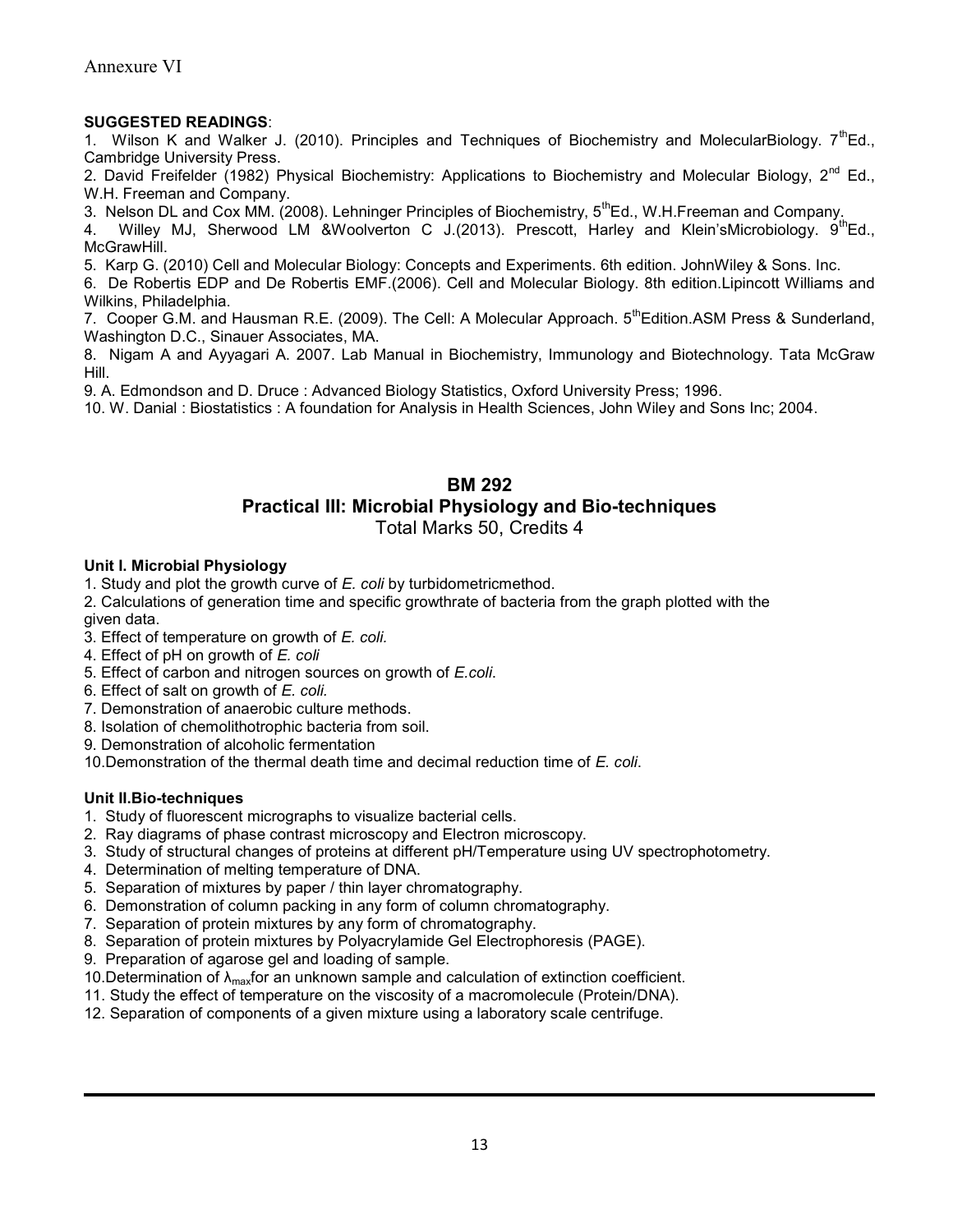# Semester V

# BM 301 Recombinant DNA Technology

Total Marks 50, Credits 4

### Unit 1. Introduction to Genetic Engineering No. of Hours: 2

Milestones in genetic engineering and biotechnology

### Unit 2. Molecular Cloning- Tools and Strategies No. of Hours: 20

Cloning Tools; Restriction modification systems: Types I, II and III. Mode of action, nomenclature,applications of Type II restriction enzymes in genetic engineering; DNA modifying enzymes and their applications: DNA polymerases. Terminal deoxynucleotidyltransferase, kinases and phosphatases, and DNA ligases. Cloning Vectors: Definition and Properties; Plasmid vectors: pBR and pUC series, Bacteriophage lambda and M13 based vectors, Cosmids, BACs, YACs; Use of linkers and adaptors; Expression vectors: E.coli lac and T7 promoterbased vectors, yeast YIp, YEp and YCp vectors,Baculovirus based vectors, mammalian SV40-based expression vectors.

### Unit 3. Methods in Molecular Cloning No. of Hours: 16

Isolation and purification of nucleic acid; Transformation of DNA: Chemical method, Electroporation,Gene delivery: Microinjection, electroporation, biolistic method (gene gun), liposome and viralmediated delivery, Agrobacterium mediated delivery. DNA, RNA and Protein analysis: Agarose gel electrophoresis, Southern - and Northern blotting techniques, dot blot, DNA microarray analysis.

### Unit4. DNA Amplification and DNA sequencing No. of Hours: 10

PCR: Basics of PCR, RT-PCR, Real-Time PCR; Sanger's method of DNA Sequencing: traditional and automated sequencing; Primer walking and shotgun sequencing.

### Unit 5. Construction and Screening of Genomic and cDNA libraries No. of Hours: 6

Genomic and cDNA libraries: Preparation and uses, Screening of libraries: Colony hybridization andcolony PCR, Chromosome walking and chromosome jumping.

### Unit 6. Applications of Recombinant DNA Technology No. of Hours: 6

Products of recombinant DNA technology: Products of human therapeutic interest - insulin, hGH,antisense molecules. Bt transgenic - cotton, brinjal, Gene therapy, recombinant vaccines, proteinengineering and site directed mutagenesis.

### SUGGESTED READINGS:

1. Brown TA. (2010). Gene Cloning and DNA Analysis. 6th edition. Blackwell Publishing, Oxford,U.K.

2. Clark DP and Pazdernik NJ. (2009). Biotechnology: Applying the Genetic Revolution. ElsevierAcademic Press, USA

3. Primrose SB and Twyman RM. (2006). Principles of Gene Manipulation and Genomics, 7th edition.Blackwell Publishing, Oxford, U.K.

4. Sambrook J and Russell D. (2001). Molecular Cloning-A Laboratory Manual. 3rd edition. ColdSpring Harbor Laboratory Press

5. Wiley JM, Sherwood LM and Woolverton CJ. (2008). Prescott, Harley and Klein's Microbiology. McGraw Hill Higher Education

6. Brown TA. (2007). Genomes-3. Garland Science Publishers

7. Primrose SB and Twyman RM. (2008). Genomics: Applications in human biology. Blackwell Publishing, Oxford, U.K.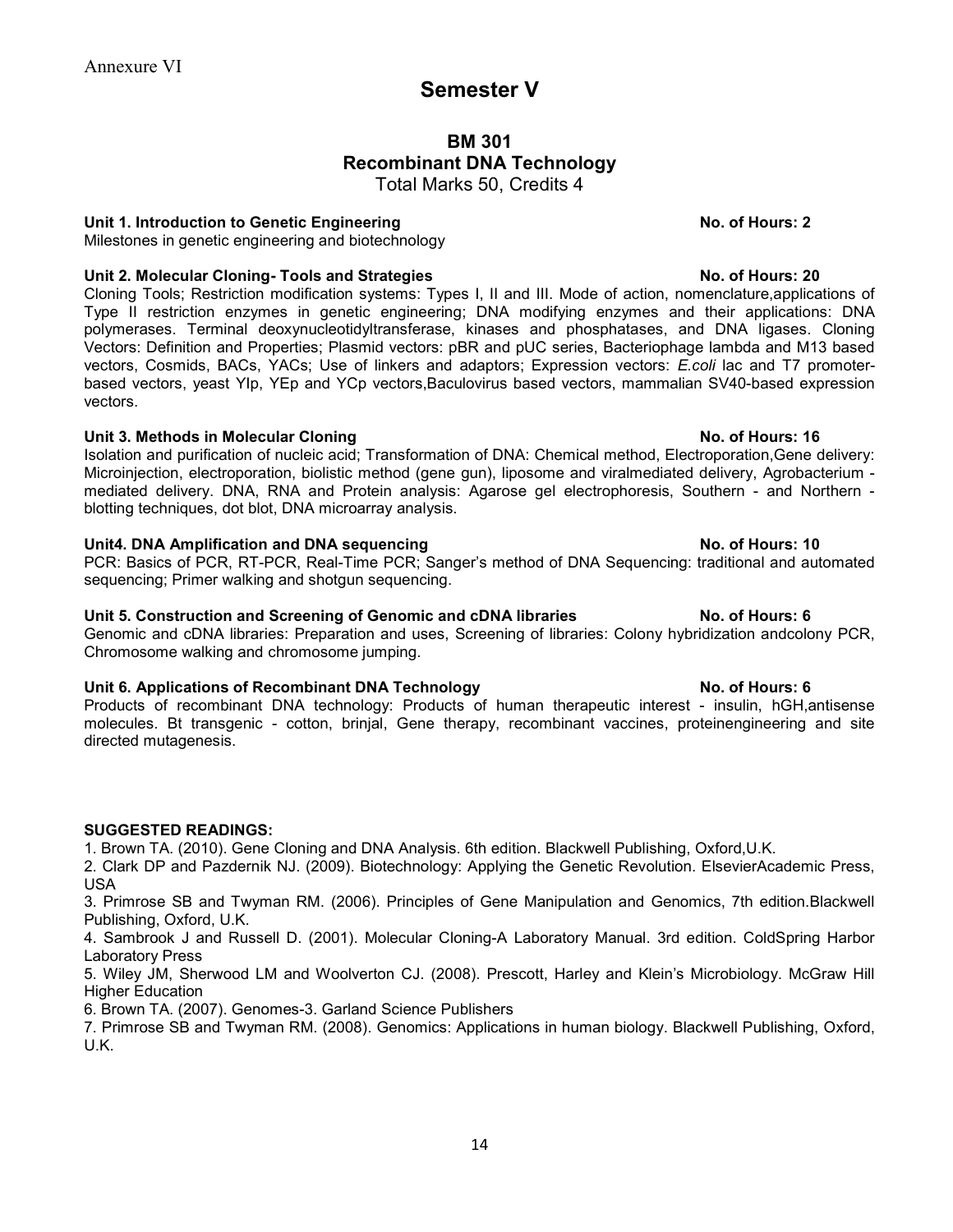# BM 303 Immunology

## Total Marks 50, Credits 4

### Unit 1 Introduction No. of Hours: 4

Concept of Innate and Adaptive immunity; Contributions of following scientists to the developmentof field of immunology - Edward Jenner, Karl Landsteiner, Robert Koch, Paul Ehrlich, ElieMetchnikoff, Peter Medawar, MacFarlane Burnet, Neils K Jerne, Rodney Porter and SusumuTonegawa.

### Unit 2 Immune Cells and Organs No. of Hours: 8

Structure, Functions and Properties of: ImmuneCells – Stem cell, T cell, B cell, NK cell,Macrophage, Neutrophil, Eosinophil, Basophil, Mast cell, Dendritic cell; and Immune Organs – BoneMarrow, Thymus, Lymph Node, Spleen, GALT, MALT, CALT.

### Unit 3 Antigens No. of Hours: 4

Characteristics of an antigen (Foreignness, Molecular size and Heterogeneity); Haptens; Epitopes (T& B cell epitopes); T-dependent and T-independent antigens; Adjuvants.

### Unit 4 Antibodies No. of Hours: 6

Structure, Types, Functions and Properties of antibodies; Antigenic determinants on antibodies(Isotypic, allotypic, idiotypic); VDJ rearrangements; Monoclonal and Chimeric antibodies.

### Unit 5 Major Histocompatibility Complex No. of Hours: 4

Organization of MHC locus (Mice & Human); Structure and Functions of MHC I & II molecules;Antigen processing and presentation (Cytosolic and Endocytic pathways).

### Unit 6 Complement System No. of Hours: 4

Components of the Complement system; Activation pathways (Classical, Alternative and Lectinpathways); Biological consequences of complement Activation

### Unit 7 Generation of Immune Response No. of Hours: 10

Primary and Secondary Immune Response; Generation of Humoral Immune Response (Plasma and Memory cells); Generation of Cell Mediated Immune Response (Self MHC restriction, T cellactivation, Co- stimulatory signals); Killing Mechanisms by CTL and NK cells, Introduction to tolerance.Principle of vaccination.

### Unit 8 Immunological Disorders and Tumor Immunity No. of Hours: 10

Types of Autoimmunity and Hypersensitivity with examples; Immunodeficiencies - Animal models(Nude and SCID mice), SCID, DiGeorge syndrome, Chediak- Higashi syndrome, Leukocyte adhesiondeficiency, CGD; Types of tumors, tumor Antigens, causes and therapy for cancers.

### Unit 9 Immunological Techniques No. of Hours: 10

Principles of Precipitation, Agglutination, Immunodiffusion, Immunoelectrophoresis, RIA, ELISA,ELISPOT, Western blotting, Immunofluoresence, Flow cytometry, Immunoelectron microscopy.

### SUGGESTED READINGS:

1. Abbas AK, Lichtman AH, Pillai S. (2007). Cellular and Molecular Immunology. 6th editionSaunders Publication, Philadelphia.

2. Delves P, Martin S, Burton D, Roitt IM. (2006). Roitt's Essential Immunology.11th editionWileyBlackwell Scientific Publication, Oxford.

3. Goldsby RA, Kindt TJ, Osborne BA. (2007). Kuby's Immunology. 6th edition W.H. Freeman andCompany, New York.

4. Murphy K, Travers P, Walport M. (2008). Janeway'sImmunobiology. 7th edition Garland SciencePublishers, New York.

5. Peakman M, and Vergani D. (2009). Basic and Clinical Immunology. 2nd edition ChurchillLivingstone Publishers, Edinberg.

6. Richard C and Geiffrey S. (2009). Immunology. 6th edition. Wiley Blackwell Publication.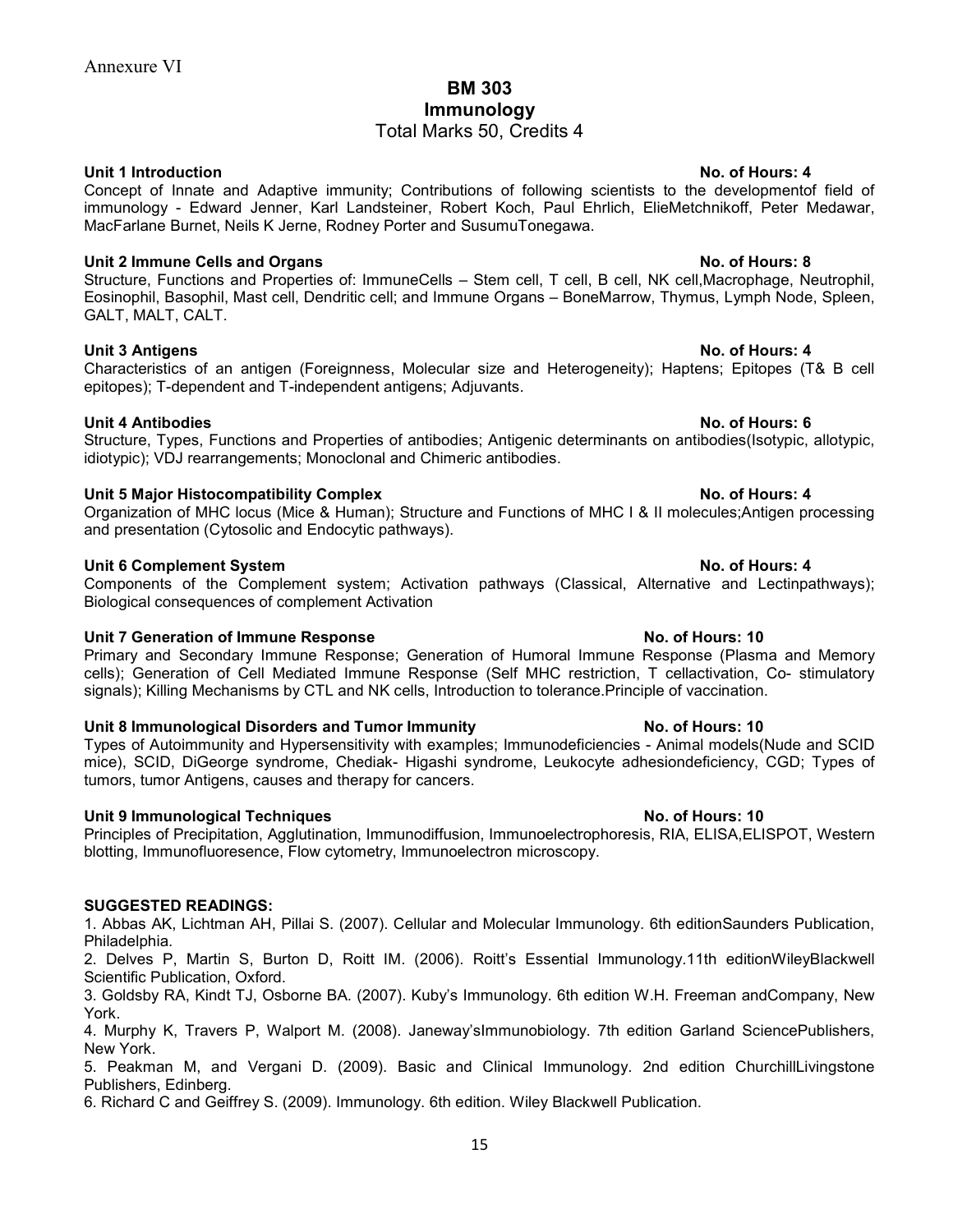# BM 305 Medical Microbiology

Total Marks 50, Credits 4

Unit 1. Normal microflora of the human body and host pathogen interaction. No. of Hours: 8 Normal microflora of the human body: Importance of normal microflora, normal microflora of skin,throat, gastrointestinal tract, urogenital tract. Host pathogen interaction: Definitions - Infection, Invasion, Pathogen, Pathogenicity, Virulence,Toxigenicity, Carriers and their types, Opportunistic infections, Nosocomial infections. Transmission of infection, Pathophysiologic effects of LPS

### Unit 2. Bacterial diseases No. of Hours: 18

List of diseases of various organ systems and their causative agents. The following diseases in detailwith Symptoms, mode of transmission, prophylaxis and control-Respiratory Diseases: Streptococcus pyogenes, Mycobacterium tuberculosis. Gastrointestinal Diseases: Salmonella typhi, Vibrio cholerae, Helicobacter pylori. Others: Staphylococcus aureus, Clostridium tetani, Treponemapallidum.

### Unit 3. Viral diseases No. of Hours: 14

List of diseases of various organ systems and their causative agents. The following diseases in detailwith Symptoms, mode of transmission, prophylaxis and control: Herpes, Hepatitis, Rabies, Dengue, AIDS, Influenza with brief description of swine flu, Ebola,Chikungunya, Japanese Encephalitis.

### Unit 4. Protozoan diseases No. of Hours: 6

List of diseases of various organ systems and their causative agents. The following diseases in detailwith Symptoms, mode of transmission, prophylaxis and control:Malaria, Kala-azar.

### Unit 5. Fungal diseases No. of Hours: 6

Brief description of each of the following types of mycoses and one representative disease to bestudied with respect to transmission, symptoms and preventionCutaneous mycoses: Tineapedis (Athlete's foot);Systemic mycoses: Histoplasmosis; Opportunistic mycoses: Candidiasis.

### Unit 6. Antimicrobial agents: General characteristics and mode of action No. of Hours: 8

Antibacterial agents: Five modes of action with one example each: Inhibitor of nucleic acid synthesis;Inhibitor of cell wall synthesis; Inhibitor of cell membrane function; Inhibitor of protein synthesis; Inhibitor of metabolism. Antifungal agents: Mechanism of action of Amphotericin B, Griseofulvin. Antiviral agents: Mechanism of action of Amantadine, Acyclovir, Azidothymidine. Antibiotic resistance, MDR, XDR, MRSA, NDM-1.

### SUGGESTED READINGS:

1. Ananthanarayan R. and Paniker C.K.J. (2009) Textbook of Microbiology. 8th edition, UniversityPress Publication 2. Brooks G.F., Carroll K.C., Butel J.S., Morse S.A. and Mietzner, T.A. (2013) Jawetz, Melnick andAdelberg's Medical Microbiology. 26th edition. McGraw Hill Publication

3. Goering R., Dockrell H., Zuckerman M. and Wakelin D. (2007) Mims' Medical Microbiology. 4<sup>th</sup>edition. Elsevier 4. Willey JM, Sherwood LM, and Woolverton CJ. (2013) Prescott, Harley and Klein's Microbiology.9th edition. McGraw Hill Higher Education

5. Madigan MT, Martinko JM, Dunlap PV and Clark DP. (2014). Brock Biology of Microorganisms.14th edition. Pearson International Edition

16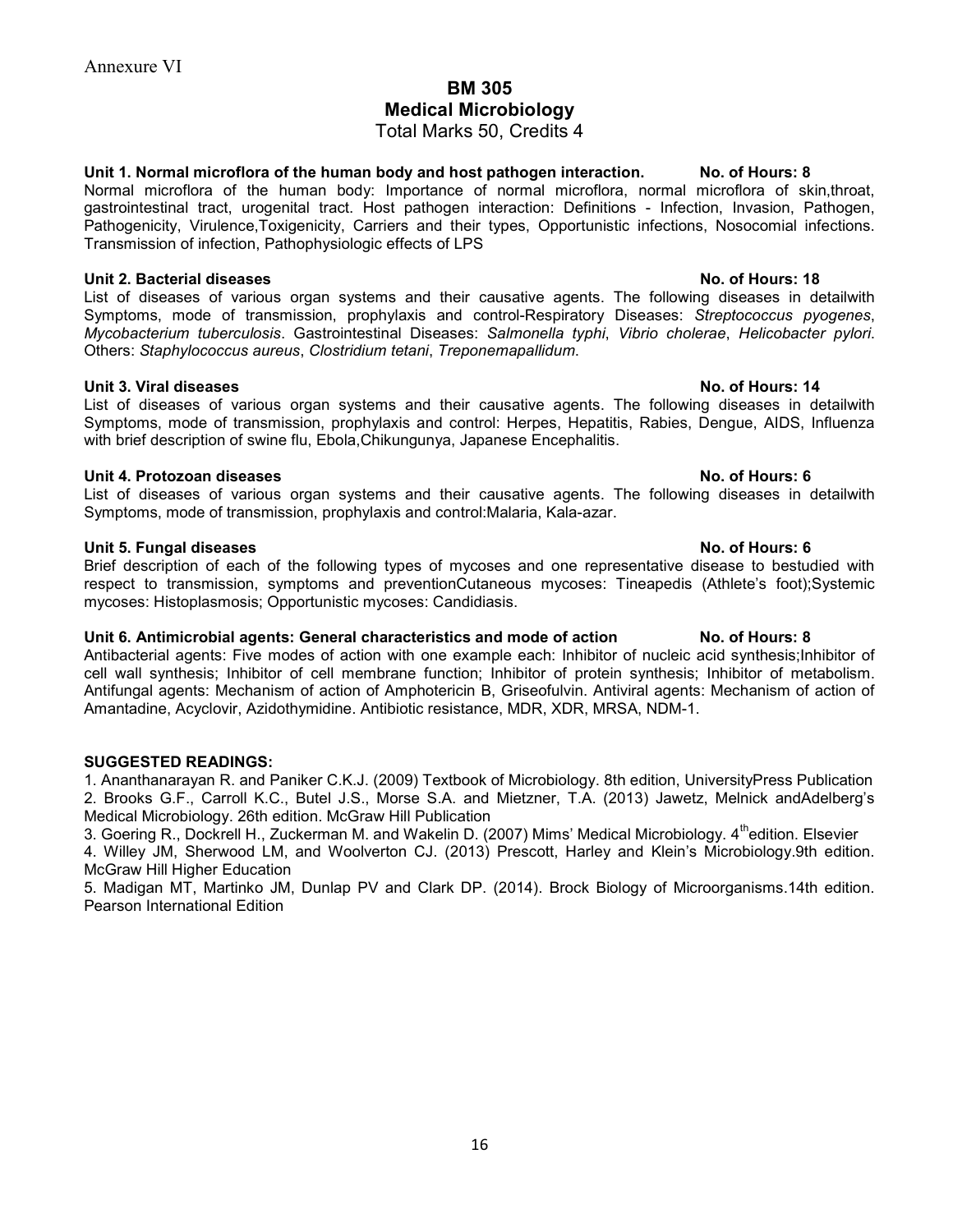### BM391

## Practical IV: Microbial Genetics and Recombinant DNA Technology

Total Marks 50, Credits 4

### Unit I.Microbial Genetics

- 1. Preparation of Master and Replica Plates.
- 2. Study the effect of chemical  $(HNO<sub>2</sub>)$  and physical  $(UV)$  mutagens on bacterial cells.
- 3. Study survival curve of bacteria after exposure to ultraviolet (UV) light.
- 4. Isolation of Genomic DNA from E.coli.
- 5. Isolation of Plasmid DNA from E.coli.
- 6. Study different conformations of plasmid DNA through Agaraose gel electrophoresis.
- 7. Demonstration of Bacterial Conjugation.
- 8. Demonstration of bacterial transformation and transduction.
- 9. Demonstration of AMES test.

### Unit II.Recombinant DNA Technology

- 1. Preparation of competent cells for transformation.
- 2. Demonstration of Bacterial Transformation and calculation of transformation efficiency.
- 3. Digestion of DNA using restriction enzymes and analysis by agarose gel electrophoresis.
- 4. Ligation of DNA fragments.
- 5. Cloning of DNA insert and Blue white screening of recombinants.
- 6. Interpretation of sequencing gel electropherograms.
- 7. Designing of primers for DNA amplification.
- 8. Amplification of DNA by PCR.
- 9. Demonstration of Southern blotting.

## BM393 Practical V: Immunology and Medical Microbiology

Total Marks 50, Credits 4

### Unit I.Immunology

- 1. Identification of human blood groups.
- 2. Perform Agglutination test.
- 3. Perform Total Leukocyte Count of the given blood sample.
- 4. Perform Differential Leukocyte Count of the given blood sample.
- 5. Separate serum from the blood sample (demonstration).
- 6. Perform immunodiffusion by Ouchterlony method / Radial Immunodiffusion method.
- 7. Perform DOT ELISA/Indirect ELISA.
- 8. Perform immunoelectrophoresis.

### Unit II.Medical Microbiology

1. Identify bacteria (E. coli, Bacillus) usinglaboratory strains on the basis of cultural, morphological and biochemical characteristics: IMViC,TSI, nitrate reduction, urease production and catalase tests

2. Study of composition and use of important differential media for identification of bacteria: EMBAgar, Endo agar, McConkey agar, Mannitol salt agar, Deoxycholate citrate agar, TCBS

- 3. Study of bacterial flora of skin by swab method
- 4. Perform antibacterial sensitivity by Kirby-Bauer method
- 5. Antibiotic sensitivity test by agar-cup and paper disc methods of commonly used antibiotics.
- 5. Determination of minimal inhibitory concentration (MIC) of an antibiotic.
- 6. Study symptoms of the diseases with the help of photographs: Polio, anthrax, herpes, chicken pox,HPV warts,
- AIDS (candidiasis), dermatomycoses (ring worms)
- 7. Study of various stages of malarial parasite in RBCs using permanent mounts.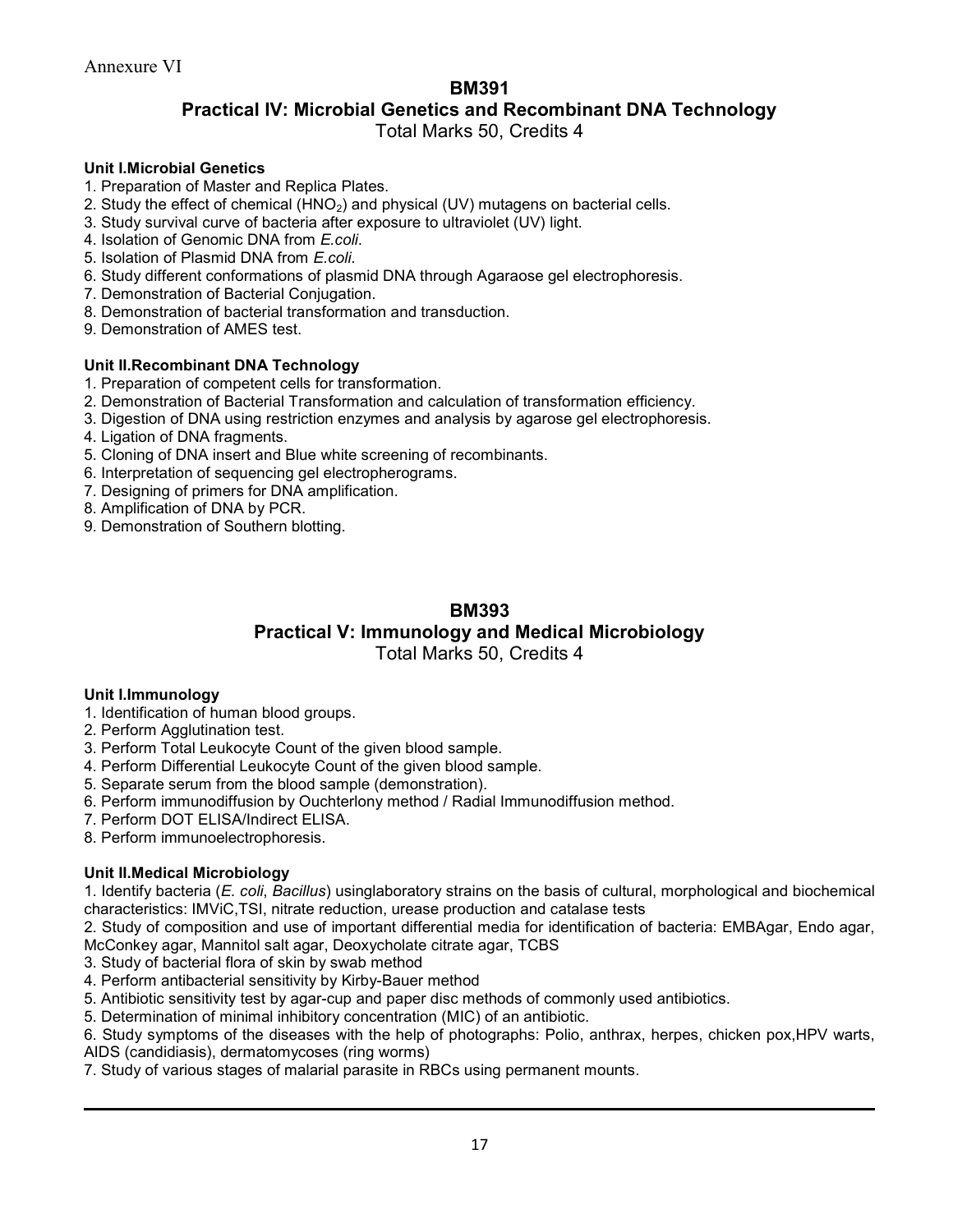# Semester VI

### BM 302 Industrial Microbiology Total Marks 50, Credits 4

Unit 1. Introduction to industrial microbiology No. of Hours: 2

Brief history and developments in industrial microbiology

Unit 2. Isolation of industrially important microbial strains and fermentation media No. of Hours: 12

Sources of industrially important microbes and methods for their isolation, preservation andmaintenance of industrial strains, strain improvement, Crude and synthetic media; molasses, cornsteep liquor, sulphitewaste liquor, whey, yeast extract and protein hydrolysates.

### Unit 3. Types of fermentation processes, bio-reactors and measurement of fermentationparameters No. of Hours: 14

Types of fermentation processes - Solid-state and liquid-state (stationary and submerged)fermentations; batch, fed-batch (eg. baker's yeast) and continuous fermentations. Components of a typical bio-reactor, Types of bioreactors-Laboratory, pilot- scale and productionfermenters, constantly stirred tank and air-lift fermenters, Measurement and control of fermentationparameters - pH, temperature, dissolved oxygen, foaming and aeration.

### Unit 4 Down-stream processing No. of Hours: 6

Cell disruption, filtration, centrifugation, solvent extraction, precipitation, lyophilization and spraydrying.

### Unit 5 Microbial production of industrial products (micro-organisms involved, media, fermentation conditions, downstream processing and uses) No. of Hours: 22

Citric acid, acetic acid, ethanol, penicillin, glutamic acid, Vitamin B12, Enzymes (amylase, protease, lipase), Wine, beer, champagne.

### Unit 6 Enzyme immobilization No. of Hours: 4

Methods of immobilization, advantages and applications of immobilization, large scale applications ofimmobilized enzymes(glucose isomerase and penicillin acylase).

### SUGGESTED READINGS:

1. Patel A.H. (1996). Industrial Microbiology. 1st edition, Macmillan India Limited

2. Okafor N. (2007). Modern Industrial Microbiology and Biotechnology. 1st edition. Bios ScientificPublishers Limited. USA

3. Waites M.J., Morgan N.L., Rockey J.S. and Higton G. (2001). Industrial Microbiology: AnIntroduction. 1st edition.Wiley – Blackwell

4. Glaze A.N. and Nikaido H. (1995). Microbial Biotechnology: Fundamentals of AppliedMicrobiology. 1st edition. W.H. Freeman and Company

5. Casida LE. (1991). Industrial Microbiology. 1st edition. Wiley Eastern Limited.

6. Crueger W and Crueger A. (2000). Biotechnology: A textbook of Industrial Microbiology. 2<sup>nd</sup>edition. Panima Publishing Co. New Delhi.

7. Stanbury PF, Whitaker A and Hall SJ. (2006). Principles of Fermentation Technology. 2nd edition,Elsevier Science Ltd.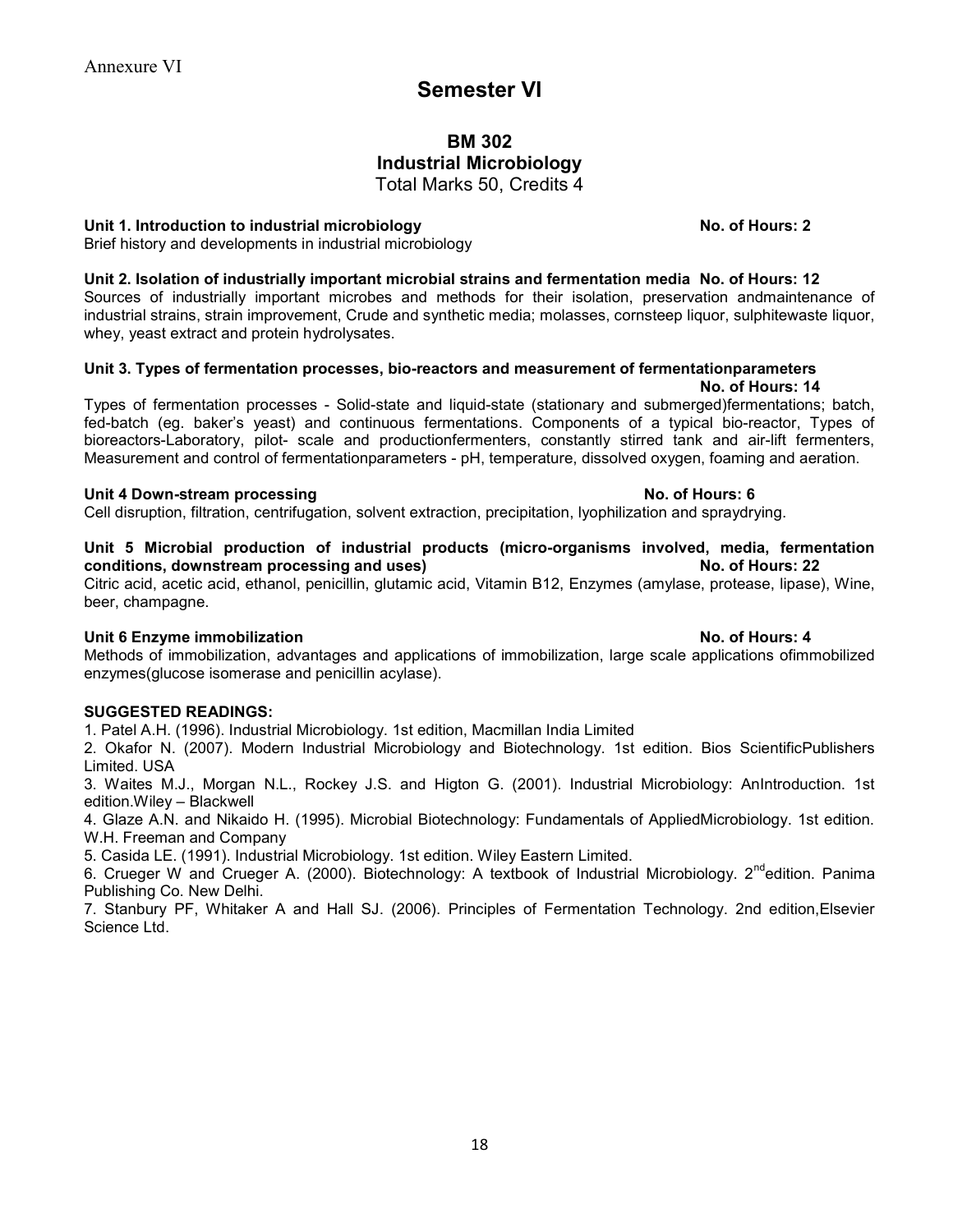### BM 304 Food and Dairy Microbiology

Total Marks 50, Credits 4

### Unit 1. Foods as a substrate for microorganisms No. of Hours: 8

Intrinsic and extrinsic factors that affect growth and survival of microbes in foods, natural flora andsource of contamination of foods in general.

### Unit 2. Microbial spoilage of various foods No. of Hours: 10

Principles, Spoilage of vegetables, fruits, meat, eggs, milk and butter, bread, canned Foods

### Unit 3. Principles and methods of food preservation No. of Hours: 10

Principles, physical methods of food preservation: temperature (low, high, canning, drying),irradiation, hydrostatic pressure, high voltage pulse, microwave processing and aseptic packaging,chemical methods of food preservation: salt, sugar, organic acids, SO2, nitrite and nitrates, ethyleneoxide, antibiotics and bacteriocins.

### Unit 4. Fermented foods No. of Hours: 10

Dairy starter cultures, fermented dairy products: yogurt, acidophilus milk, kumiss, kefir, dahi andcheese, other fermented foods: dosa, sauerkraut, soy sauce and tampeh, Probiotics: Health benefits,types of microorganisms used, probiotic foods available in market.

### Unit 5. Food borne diseases (causative agents, foods involved, symptoms and preventive measures) No. of Hours: 10

Food intoxications: Staphylococcus aureus, Clostridium botulinum and mycotoxins (Aspergillusflavus);Food infections: Bacillus cereus, Vibrio parahaemolyticus, Escherichia coli, Salmonellosis,Shigellosis, Yersinia enterocolitica, Listeria monocytogenes and Campylobacter jejuni.

### Unit 6. Food sanitation and control No. of Hours: 4

HACCP, Indices of food sanitary quality and sanitizers.

### Unit 7. Detection of Pathogenic Microorganisms in Food & Water No. of Hours 8

Enrichment culture technique, Detection of specific microorganisms - on XLD agar,Salmonella Shigella Agar, Manitol salt agar, EMB agar, McConkey Agar, Saboraud Agar.Ascertaining microbial quality of milk by MBRT, Rapid detection methods ofmicrobiological quality of milk at milk collection centres (COB, 10 min Resazurin assay).

### SUGGESTED READINGS:

1. Adams MR and Moss MO. (1995). Food Microbiology. 4th edition, New Age International (P) Limited Publishers, New Delhi, India.

2. Banwart JM. (1987). Basic Food Microbiology. 1st edition. CBS Publishers and Distributors,Delhi, India.

3. Davidson PM and Brannen AL. (1993). Antimicrobials in Foods. Marcel Dekker, New York.

4. Dillion VM and Board RG. (1996). Natural Antimicrobial Systems and Food Preservation. CABInternational, Wallingford, Oxon.

5. Frazier WC and Westhoff DC. (1992). FoodMicrobiology. 3rd edition. Tata McGraw-HillPublishing Company Ltd, New Delhi, India.

6. Gould GW. (1995). New Methods of Food Preservation. Blackie Academic and Professional,London.

7. Jay JM, Loessner MJ and Golden DA. (2005). Modern Food Microbiology. 7<sup>th</sup>edition, CBSPublishers and Distributors, Delhi, India.

8. Lund BM, Baird Parker AC, and Gould GW. (2000). The Microbiological Safety and Quality ofFoods. Vol. 1-2, ASPEN Publication, Gaithersberg, MD.

9. Tortora GJ, Funke BR, and Case CL. (2008). Microbiology: An Introduction. 9<sup>th</sup>edition. PearsonEducation.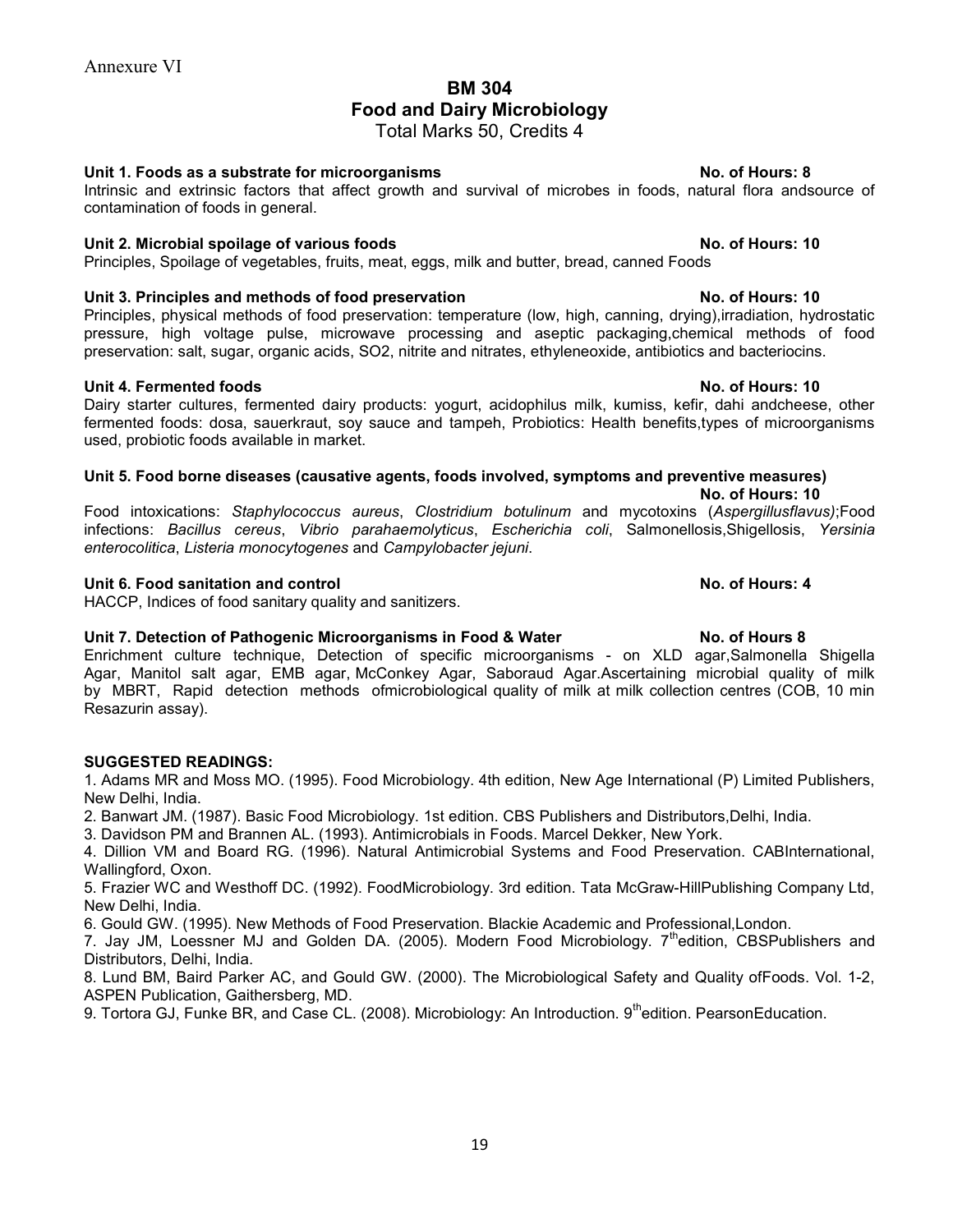## BM 306 Environmental Microbiology

Total Marks 50, Credits 4

### Unit 1. Microorganisms and their Habitats No. of Hours: 14

Structure and function of ecosystems:Terrestrial Environment: Soil profile and soil microflora; Aquatic Environment: Microflora of fresh water and marine habitats. Atmosphere: Aeromicroflora and dispersal ofmicrobes. Animal Environment: Microbes in/on human body (Microbiomics) & animal (ruminants) body.Extreme Habitats: Extremophiles: Microbes thriving at high & low temperatures, pH, high hydrostatic& osmotic pressures, salinity, & low nutrient levels.Microbial succession in decomposition of plant organic matter.

### Unit 2. Microbial Interactions No. of Hours: 12

Microbe-microbe interactions: Mutualism,synergism, commensalism, competition, amensalism, parasitism,predation. Microbe-Plant interaction: Symbiotic and non-symbiotic interactions. Microbe-animal interaction: Microbes in ruminants, nematophagus fungi and symbiotic luminescentbacteria.

### Unit 3. Biogeochemical Cycling No. of Hours: 12

Carbon cycle: Microbial degradation of cellulose, hemicelluloses, lignin and chitin. Nitrogen cycle: Nitrogen fixation, ammonification, nitrification, denitrification and nitrate reduction. Phosphorus cycle: Phosphate immobilization and solubilisation. Sulphur cycle: Microbes involved in sulphur cycle. Other elemental cycles: Iron and manganese.

### Unit 4 Waste Management No. of Hours: 12

Solid Waste management: Sources and types of solid waste, Methods of solid waste disposal(composting and sanitary landfill). Liquid waste management: Composition and strength of sewage (BOD and COD), Primary,secondary (oxidation ponds, trickling filter, activated sludge process and septic tank) and tertiary sewage treatment.

### Unit 5 Microbial Bioremediation No. of Hours: 4

Principles and degradation of common pesticides, organic (hydrocarbons, oil spills) and inorganic (metals) matter, biosurfactants.

### Unit 6 Water Potability No. of Hours: 6

Treatment and safety of drinking (potable) water, methods to detect potability of water samples: (a)standard qualitative procedure: presumptive test/MPN test, confirmed and completed tests for faecalcoliforms (b) Membrane filter technique and (c) Presence/absence tests.

### SUGGESTED READINGS:

1. Atlas RM and Bartha R. (2000). MicrobialEcology: Fundamentals & Applications. 4<sup>th</sup>editionBenjamin/Cummings Science Publishing, USA

2. Madigan MT, Martinko JM and Parker J. (2014). Brock Biology of Microorganisms. 14th editionPearson/ Benjamin Cummings

3. Maier RM, Pepper IL and Gerba CP. (2009). Environmental Microbiology. 2nd edition, Academic Press

4. Okafor, N (2011). Environmental Microbiology of Aquatic & Waste systems. 1st edition, Springer,New York

5. Singh A, Kuhad, RC & Ward OP (2009). Advances in Applied Bioremediation. Volume 17,Springer-Verlag, Berlin Hedeilberg

6. Barton LL & Northup DE (2011). Microbial Ecology. 1st edition, Wiley Blackwell, USA Campbell RE. (1983). Microbial Ecology. Blackwell Scientific Publication, Oxford, England.

7. Coyne MS. (2001). Soil Microbiology: An Exploratory Approach. Delmar Thomson Learning.

8. Lynch JM &Hobbie JE. (1988). Microorganisms in Action: Concepts & Application in MicrobialEcology. Blackwell Scientific Publication, U.K.

9. Martin A. (1977). An Introduction to Soil Microbiology. 2<sup>nd</sup>edition. John Wiley & Sons Inc. NewYork & London.

10. Stolp H. (1988). Microbial Ecology: Organisms Habitats Activities. Cambridge University Press,Cambridge, England.

11. Subba Rao NS. (1999). Soil Microbiology. 4th edition. Oxford & IBH Publishing Co. New Delhi.

12. Willey JM, Sherwood LM, and Woolverton CJ. (2013). Prescott's Microbiology. 9th edition.McGraw Hill Higher Education.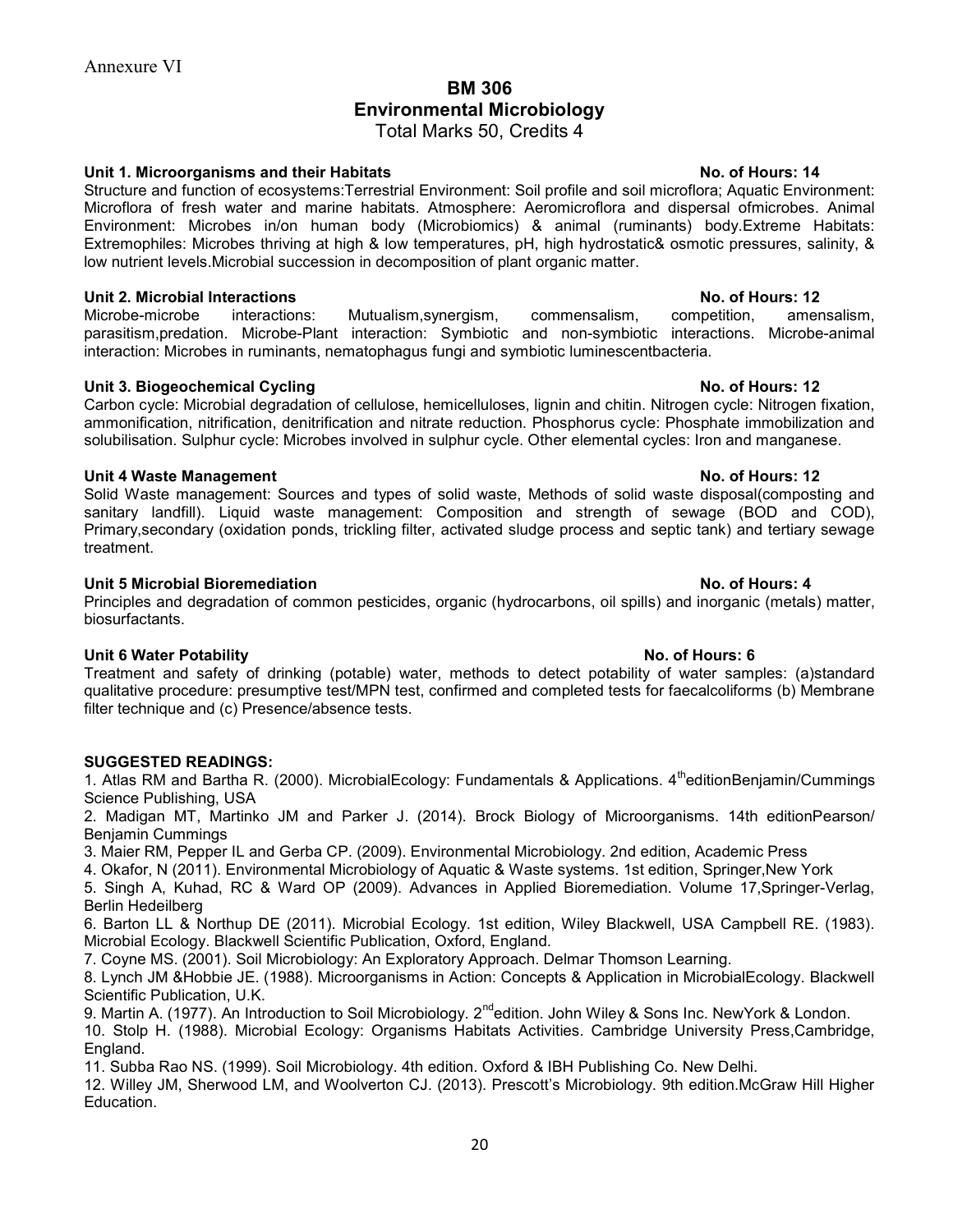# BM 308 Bioinformatics, Biosafety and IPR

Total Marks 50, Credits 4

## **Bioinformatics**

### Unit 1. Introduction to Bioinformatics and Biological Databases No. of Hours 6

Biological databases - nucleic acid, genome, protein sequence and structure, gene expression databases, Database of metabolic pathways, Mode of data storage - File formats - FASTA, Genbank and Uniprot, Data submission & retrieval from NCBI, EMBL, DDBJ, Uniprot, PDB. Human Genome Project.

### Unit 2. Sequence Alignments, Phylogeny and Phylogenetic trees No. of Hours 10

Local and Global Sequence alignment, pairwise and multiple sequence alignment. Scoring an alignment, scoring matrices, PAM & BLOSUM series of matrices. Types of phylogenetic trees, Different approaches of phylogenetic tree construction-UPGMA, Neighbour joining, Maximum Parsimony, Maximum likelihood.

### Unit 3. Protein Structure Predictions No. of Hours 8

Hierarchy of protein structure - primary, secondary and tertiary structures, modeling; Structural Classes, Motifs, Folds and Domains; Protein structure prediction in presence and absence of structure template; Protein structure and rational drug design.

### Biosafety and IPR

Biosafety: Introduction; biosafety issues in biotechnology; Biological Safety Cabinets & their types; Primary Containment for Biohazards; Biosafety Levels of Specific Microorganisms.

Biosafety Guidelines: Biosafety guidelines and regulations (National and International); GMOs/LMOs- Concerns and Challenges; Role of Institutional Biosafety Committees (IBSC), RCGM, GEAC etc. for GMO applications in food and agriculture; Environmental release of GMOs; Risk Analysis; Risk Assessment; Risk management and communication; Overview of International Agreements - Cartagena Protocol.

Unit 3 No of Hours: 2 AERB/RSD/RES guidelines for using radioisotopes in laboratories and precautions.

Introduction to Intellectual Property: Patents, Types, Trademarks, Copyright & Related Rights, Industrial Design and Rights, Traditional Knowledge, Geographical Indications- importance of IPR – patentable and non patentables – patenting life – legal protection of biotechnological inventions – World Intellectual Property Rights Organization (WIPO).

Unit 5 No of Hours: 8 Grant of Patent and Patenting Authorities: Types of patent applications: Ordinary, PCT, Conventional, Divisional and Patent of Addition; An introduction to Patent Filing Procedures; Patent licensing and agreement; Patent infringement- meaning, scope, litigation, case studies, Rights and Duties of patent owner.

Agreements and Treaties: GATT, TRIPS Agreements; Role of Madrid Agreement; Hague Agreement; WIPO Treaties; Budapest Treaty on international recognition of the deposit of microorganisms; UPOV &Brene conventions; Patent Co-operation Treaty (PCT); Indian Patent Act 1970 & recent amendments.

### Suggested Readings:

1. Bioinformatics: Sequence and Genome analysis, 2nd edition (2004), David W. Mount, ColdSpring Harbour Laboratory Press. ISBN-13: 978-0879697129.

2. Bioinformatics: A practical guide to the analysis of genes and proteins, 3rd edition (2004), AndreasD. Baxevanis and B.F. Francis Ouellette, John Wiley and Sons. ISBN-13: 978-0471478782.

### Unit 1 No. of Hours: 4

### Unit 2 No of Hours: 6

# Unit 4 No of Hours: 8

### 21

## Unit 6 No of Hours: 8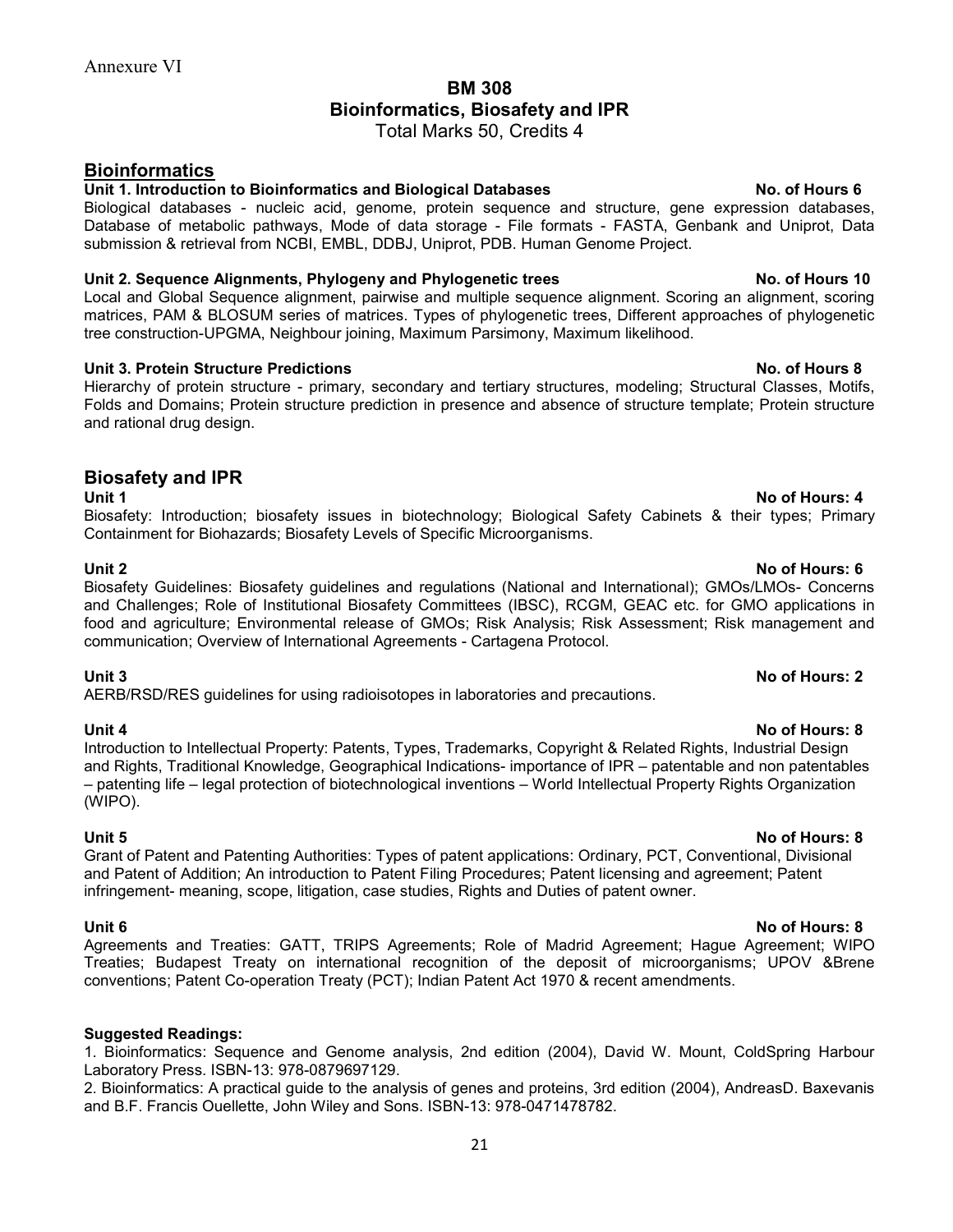3. Introduction to Medicinal Chemistry, 4th edition (2009), Graham l. Patrick, Oxford University Press

4. The Process of New Drug Discovery and Development, 2nd edition (2006), C.G. Smith and J.T.O"Donnell, Informa Healthcare, ISBN-13: 978-0849327797.

5. Cheminformatics (2003), J. Gasteiger, Thomas Engel; Wiley-VCH. ISBN: 9783527618279.

6. Molecular modeling - Principles and Applications, 2nd edition (2003), A. R. Leach, Pearson Education Limited, UK. ISBN 13: 9780582382107.

7. Cheminformatics in Drug Discovery (2006), edited by. T.I. Opera; Wiley Publishers, ISBN: 9783527604203.

8. Goel D &Prashar S (2013). IPR, Biosafety and Bioethics. Pearson

9. Senthil Kumar Sadhasivam and Mohammed Jaabir, M. S. 2008. IPR, Biosafety and biotechnology Management. Jasen Publications, Tiruchirappalli, India.

## BM392 Practical VI: Applied Microbiology Total Marks 50, Credits 4

### Unit I.Food,Industrial and Environmental Microbiology

1. MBRT of milk samples and their standard plate count.

2. Alkaline phosphatase test to check the efficiency of pasteurization of milk.

3. Isolation of any food borne bacteria from food products.

4. Isolation of spoilage microorganisms from spoiled vegetables/fruits.

5. Isolation of spoilage microorganisms from bread.

6. Preparation of Yogurt/Dahi.

7. Study different parts of fermenter

8. A visit to any educational institute/industry to see an industrial fermenter, and otherdownstream processing operations.

9. Analysis of soil - pH, moisture content, water holding capacity, percolation, capillary action.

10. Isolation and enumeration of microbes (bacteria & fungi) from rhizospheric soil and rhizoplane.

11. Assessment of microbiological quality of water (Presumptive test, Confirmatory test, Completed testfor coliform; IMVIC reactions)

12. Determination of BOD of waste water sample.

13. Study the presence of microbial activity by detecting (qualitatively) enzymes (dehydrogenase,

Amylase, phosphatase) in soil.

14. Isolation of Rhizobiumfrom root nodules.

### BM394 Practical VII: Bioinformatics and Project Work Total Marks 50, Credits 4

### Unit I. Bioinformatics

1. Introduction to different operating systems - UNIX, LINUX and Windows

2. Introduction to bioinformatics databases (any three): NCBI/PDB/DDBJ, Uniprot, PDB

3. Sequence retrieval using BLAST

4. Sequence alignment & phylogenetic analysis using clustalW&phylip

5. Picking out a given gene from genomes using Genscan or other softwares (promoter regionidentification, repeat in genome, ORF prediction). Gene finding tools (Glimmer, GENSCAN), Primer

designing, Genscan/Genetool

6. Protein structure prediction: primary structure analysis, secondary structure prediction using psipred,homology modeling using Swissmodel. Molecular visualization using jmol, Protein structuremodel evaluation (PROCHECK)

- 7. Prediction of different features of a functional gene.
- 8. Filing primary applications for patents.

9. Study of steps of a patenting process.

10. A case study.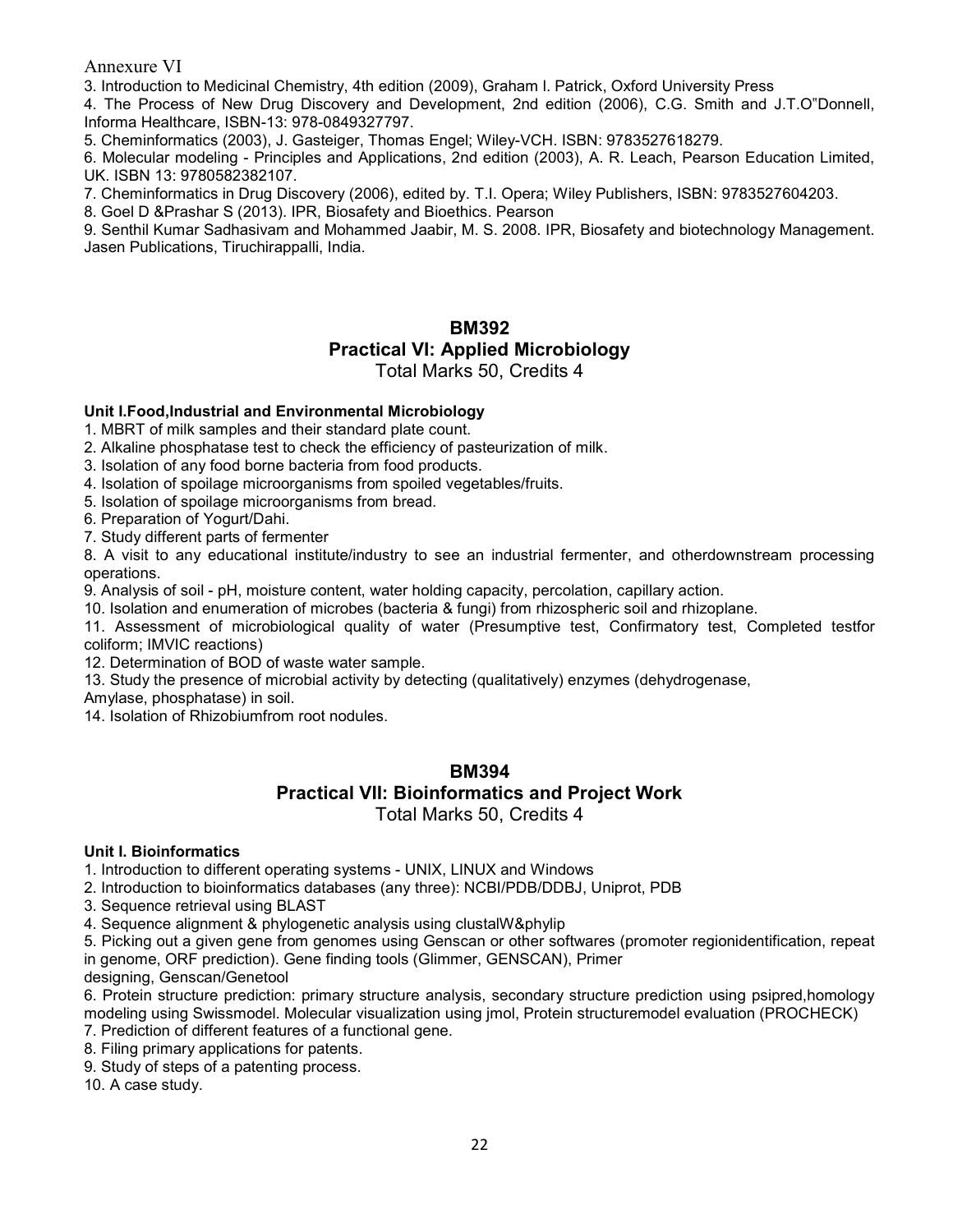### Unit II. Project Work

A student has to do a project work / review work in a topic given by his/her supervisor (to be decided by lottery amongst all the teachers present for that Semester) and submit the report/review within a stipulated time. During examination the work has to be presented before an evaluation team (one external member may be invited) and the student will be credited based on the quality of the report and presentation.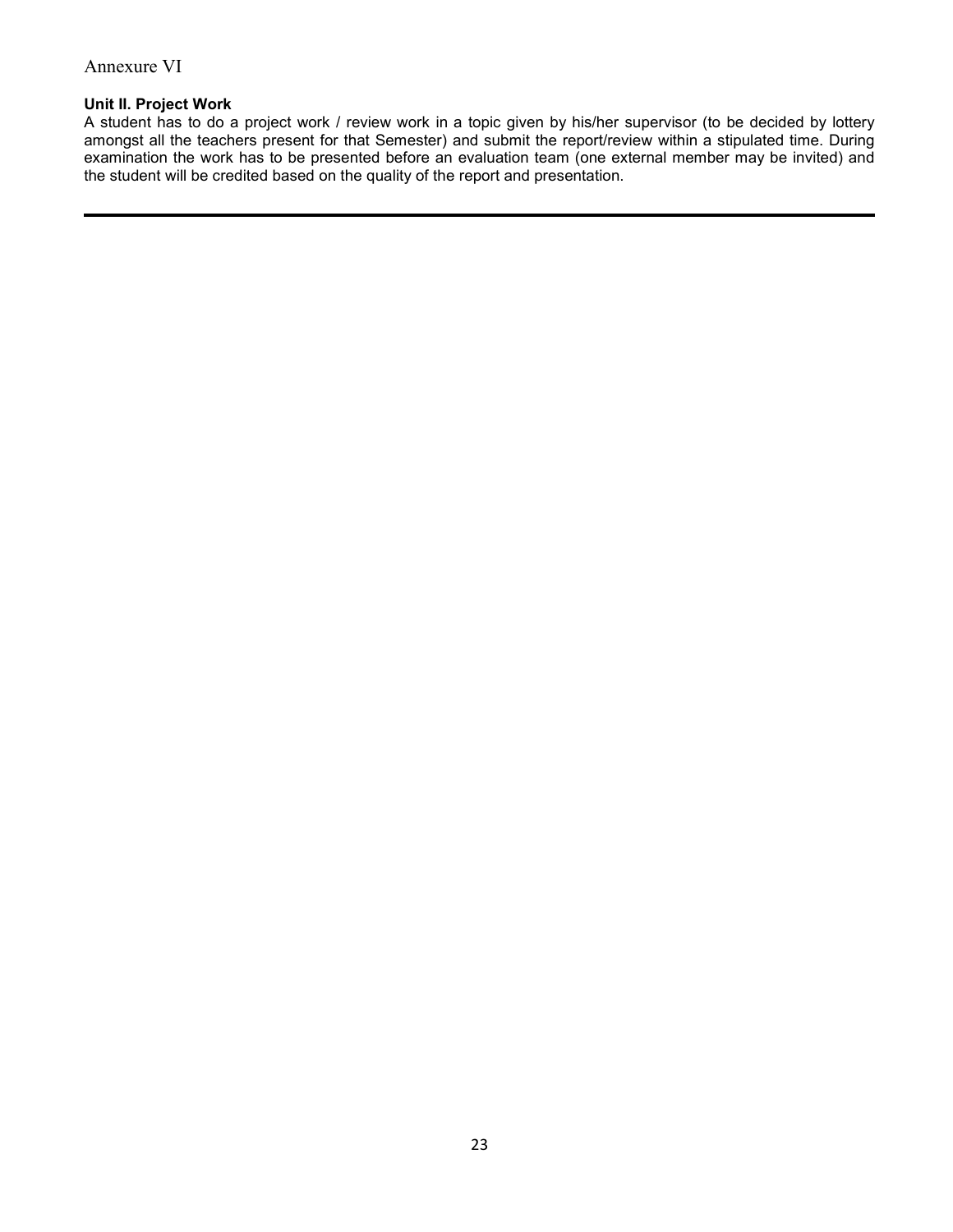# Department of Biological Sciences, Aliah University, Newtown, Kolkata

Draft Syllabus for the Microbiology Subsidiary Papers

# Overall Curriculum

| Semester              | Theory                        |                                                  |                          | Practical             |                                              |                   |  |  |
|-----------------------|-------------------------------|--------------------------------------------------|--------------------------|-----------------------|----------------------------------------------|-------------------|--|--|
|                       | <b>Course</b><br>Code         | <b>Course Title</b>                              | Marks/<br><b>Credits</b> | <b>Course</b><br>Code | <b>Course Title</b>                          | Marks/Cr<br>edits |  |  |
|                       | <b>BM131</b>                  | <b>General Microbiology I</b>                    | 50/4                     |                       |                                              |                   |  |  |
| Ш                     | <b>BM132</b>                  | General Microbiology II                          | 50/4                     |                       |                                              |                   |  |  |
| Ш                     | <b>BM231</b>                  | Industrial and Food<br>Microbiology              | 50/4                     | <b>BM261</b>          | <b>Practical I: General</b><br>Microbiology  | 50/4              |  |  |
| IV                    | <b>BM232</b>                  | Environmental and<br><b>Medical Microbiology</b> | 50/4                     | <b>BM 262</b>         | <b>Practical II: Applied</b><br>Microbiology | 50/4              |  |  |
| <b>Total</b>          |                               |                                                  | 200/16                   |                       |                                              | 100/8             |  |  |
| Grand<br><b>Total</b> | <b>300 Marks / 24 Credits</b> |                                                  |                          |                       |                                              |                   |  |  |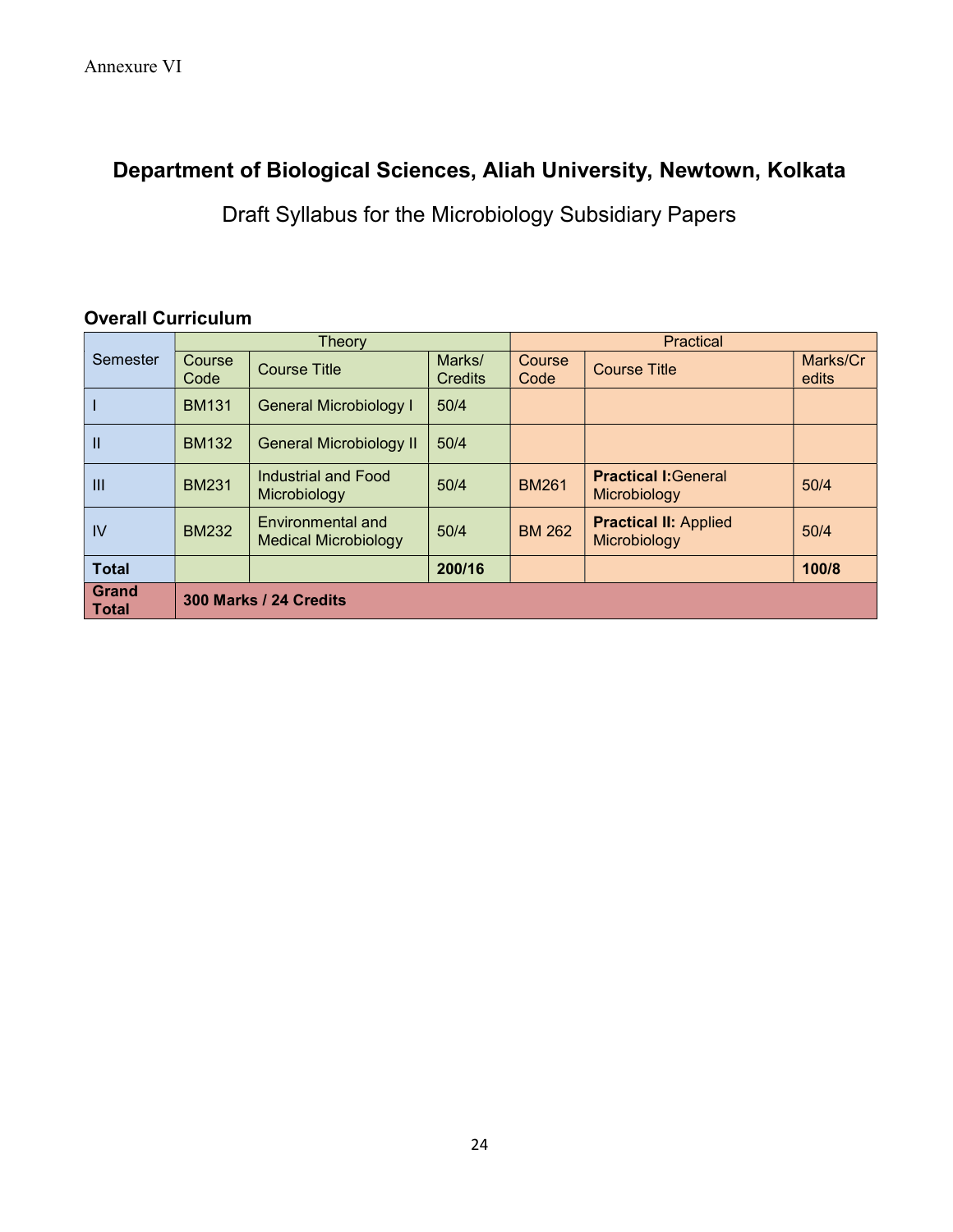# Semester I

### BM 131

# General Microbiology – I

Total Marks 50, Credits 4

### Unit 1. History of Development of Microbiology No. of Hours: 8

Spontaneous generation (abiogenesis), Biogenesis, Germ theory of disease; Contributions of Anton von Leeuwenhoek, Louis Pasteur, Robert Koch, Koch's Postulates.An overview of Scope of Microbiology.

### Unit 2. General characteristics of different groups November 2012 No of hours 18

Acellular microorganisms (Viruses,Viroids, Prions) and Cellular microorganisms (Bacteria, Algae, Fungi and Protozoa) with emphasis on distribution and occurrence, morphology, mode of reproduction and economic importance.

### Unit 3. Systems of classification and Bacterial systematics No of hours 12

Aim and principles of classification; Binomial Nomenclature, Whittaker's five kingdom and Carl Woese'sthreekingdom classification systems and their utility. Difference between prokaryotic and eukaryotic microorganisms.Systematics and taxonomy, concept of species, taxa, strain; conventional, molecular and recent approaches to polyphasic bacterial taxonomy, Characters used in bacterial systematics: rRNA oligonucleotide sequencing, Signature sequences. Differences between eubacteria and archaebacteria.

### Unit 4. Concept and Methods of Sterilization (Control of microbial growth) No. of Hours 8

Physical methods of microbial control: heat (moist heat and dry heat) low temperature, high pressure, filtration, desiccation, osmotic pressure, radiation. tyndallization. Chemical methods of microbial control: disinfectants, types and mode of action.

### Unit 5. Nutrition and Media No. of Hours: 6

Nutritional requirements in bacteria and nutritional categories (Autotroph/Phototroph, heterotrophy, Chemolithoautotroph, Chemolithoheterotroph, Chemoheterotroph, Chemolithotroph,photolithoautotroph, Photoorganoheterotroph.). Culture media: components of media, natural and synthetic media, chemically defined media, complex media, selective, differential, acid-base indicator, enriched and enrichment media.

### Unit 6. Basics of Staining No of hours 4

Classification/types of stains; Acidic and Basic dyes, Simple and differential staining, negative staining. Mordants and Chromophores.

# Semester II

## BM 132 General Microbiology – II Total Marks 50, Credits 4

### Unit 1. Cellular Organization No. of Hours: 12

Cell size, shape and arrangement; glycocalyx; capsule, flagella, endoflagella, fimbriae and pili. Cell-wall: Composition and detailed structure of Gram-positive and Gram-negative cell walls, Archaebacterial cell wall, Gram and acid fast staining mechanisms, lipopolysaccharide (LPS), sphaeroplasts, protoplasts, and L-forms. Effect of

25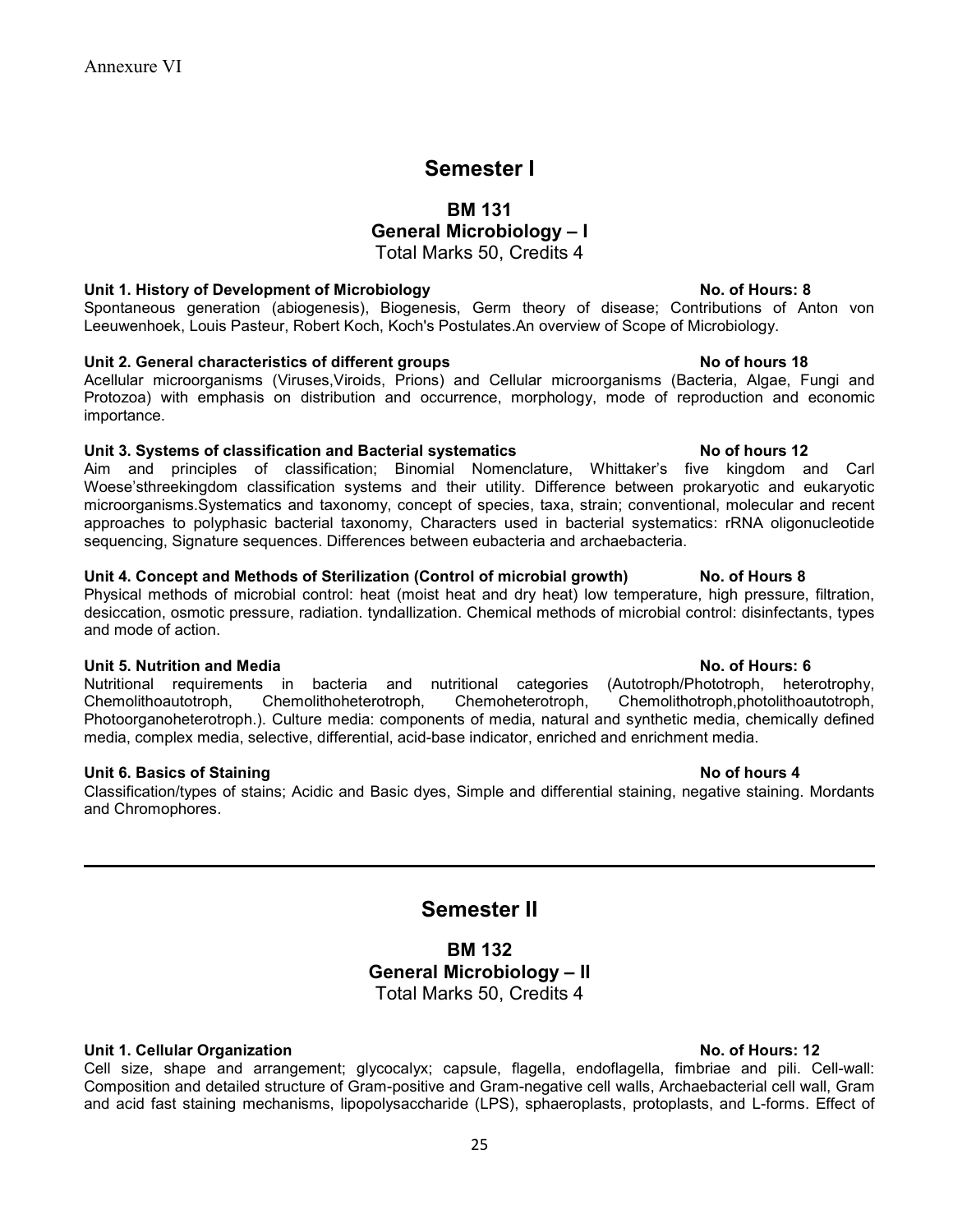antibiotics and enzymes on the cell wall. Cell Membrane: Structure, function and chemical composition of bacterial and archaeal cell membranes. Cytoplasm: Ribosomes, mesosomes, inclusion bodies, nucleoid, chromosome and plasmids. Endospore: Structure, formation, stages of sporulation.

### Unit 2. Bacteriological Techniques No. of Hours: 4

Concept of and isolation of Pure culture: Streaking, serial dilution and plating methods; cultivation, maintenance and preservation/stocking of pure cultures; cultivation of anaerobic bacteria, and accessing non-culturable bacteria.

### Unit 3. Microbial Growth and Effect of Environment on Microbial Growth: No. of Hours: 10

Definitions of growth, measurement of microbial growth, Asexual methods of reproduction, logarithmic representation of bacterial populations, phases of growth, Batch culture, Continuous culture, calculation of generation time and specific growth rate, synchronous growth, diauxic growth curve Microbial growth in response to environment -Temperature (psychrophiles, mesophiles, thermophiles, extremophiles, thermodurics, psychrotrophs), pH (acidophiles, alkaliphiles), solute and water activity (halophiles, xerophiles, osmophilic), Oxygen (aerobic, anaerobic, microaerophilic, facultative aerobe, facultative anaerobe),barophilic.

### Unit 4. Mechanisms of Genetic Exchange No. of Hours: 12

Transformation – Discovery and mechanism, mechanism of natural competence; Conjugation - Discovery, mechanism, Hfr and F' strains, Interrupted mating technique and time ofentry mapping; Transduction - Generalized transduction, specialized transduction, LFT & HFT lysates, Mapping byrecombination and co-transduction of markers.

### Unit 5. Nature and Properties of Viruses No. of Hours: 10

Introduction: Discovery of viruses, nature and definition of viruses, general properties, concept of viroids, virusoids, satellite viruses and Prions. Structure of Viruses: Capsid symmetry, enveloped and non-enveloped viruses; Isolation, purification and cultivation of viruses; Viral taxonomy: Classification and nomenclature of different groups of viruses.

### Unit 6. Viral multiplication in the Cell: No. of Hours: 8

Description of important viruses: salient features of the viruses infecting different hosts - Bacteriophages (T4 & Lambda);Genetic basis of lytic versus lysogenic switch of phage lambda; Plant (TMV & Cauliflower Mosaic Virus), Human (Replication and Symptoms of: Adenovirus, Retrovirus, Hepatitis viruses, Influenza virus; Assembly, budding and maturation of HIV).

### Unit 7. Role of Viruses in Disease and its prevention No. of Hours 4

Viruses as pathogens: Role of viruses in causing diseases; Prevention and control of viruses: Antiviral compounds and their mode of action, Interferon and their mode of action, General principles of viral vaccination.

# Semester III

## BM 231 Industrial and Food Microbiology Total Marks 50, Credits 4

### Unit 1 Introduction to Industrial microbiology No. of Hours: 10

Brief history and developments in industrial microbiology; Types of fermentation processes - solid state, liquid state, batch, fed-batch and continuous; Types of fermenters – laboratory, pilot-scale and production fermenters Components of a typical continuously stirred tank bioreactor.

### Unit 2. Isolation of Industrial Strains and Fermentation Medium No. of Hours: 6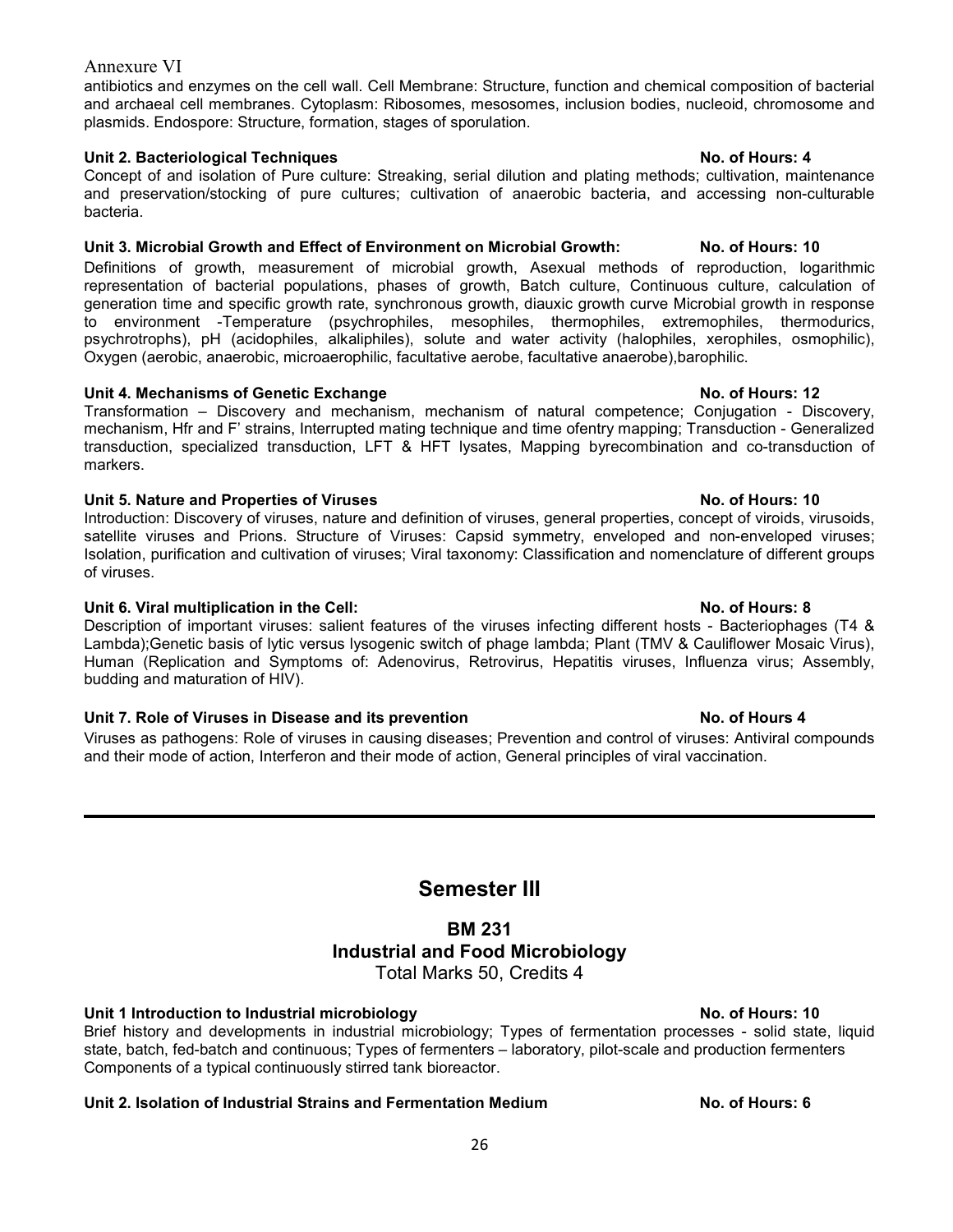Primary and secondary screening; Strain improvement; Preservation and maintenance of industrial strains; Ingredients used in fermentation medium - molasses, corn steep liquor, whey & Yeast extract.

### Unit 3. Microbial fermentation processes No. of Hours: 14

Downstream processing - Cell disruption, filtration, centrifugation, solvent extraction, precipitation, lyophilization and spray drying.Microbial production of industrial products - citric acid, ethanol and penicillin.Industrial production and uses of the enzymes - amylases, proteases, lipases and cellulases.Production of beverages - Wine, beer, champagne.

### Unit 4. Food as a substrate for microbial growth No. of Hours: 8

Intrinsic and extrinsic parameters thataffect microbial growth in food; Microbial spoilage of food - milk, egg, bread and canned foods.

Unit 5. Principles and methods of food preservation and food sanitation No. of Hours: 10 Physical methods - temperature (low, high, canning, drying),irradiation, microwave processing and aseptic packaging. Chemical methods - salt, sugar, organic acids, SO<sub>2</sub>, nitrite and nitrates, ethyleneoxide, antibiotics and bacteriocins..Food sanitation and control – HACCP.

### Unit 6 Dairy products, probiotics and Food-borne Diseases No. of Hours: 12

Fermented dairy products - yogurt, acidophilus milk, kefir, dahi and cheese.Probiotics definition, examples and benefits.Food intoxication by Clostridium botulinum and Staphylococcus aureus.Food infection by Salmonella and E.coli.

### BM 261 Practical I:General Microbiology

### Total Marks 50, Credits 4

1. Microbiology Good Laboratory Practices and Biosafety.

2. To study the principle and applications of important instruments (biological safety cabinets, autoclave, incubator, BOD incubator, hot air oven, light microscope, pH meter) used in the microbiology laboratory.

3. Preparation of culture media (Nutrient broth/agar, Luria-bertini broth/agar) for bacterial cultivation and their sterilization using Autoclave and assessment for sterility.

4. Demonstration of the presence of microflora in the environment by exposing nutrient agar plates to air and water.

5. Study of any one fungi, algae and protozoa using temporary/permanent mounts.

6. Simple staining, Negative staining, Gram's staining, Capsule staining, Endospore staining.

7. Preparation of different media: Synthetic media BG-11, Complex media-Nutrient agar, McConkey agar, EMB agar or Endo agar.

8. Isolation of pure cultures of bacteria by streaking method.

9. Preservation of bacterial cultures by various techniques (slant, stab, glycerol stock).

10. Estimation of CFU count (serial dilution of soil and water sample) by spread plate method/pour plate method.

11. Study of the structure of important animal viruses (rhabdo, influenza, paramyxo, hepatitis B and retroviruses) using electron micrographs.

12. Study of the structure of important plant viruses (caulimo, Gemini, tobacco ring spot, cucumber mosaic and alpha-alpha mosaic viruses) using electron micrographs.

13. Study of the structure of important bacterial viruses (ɸX 174, T4, λ) using electron micrograph.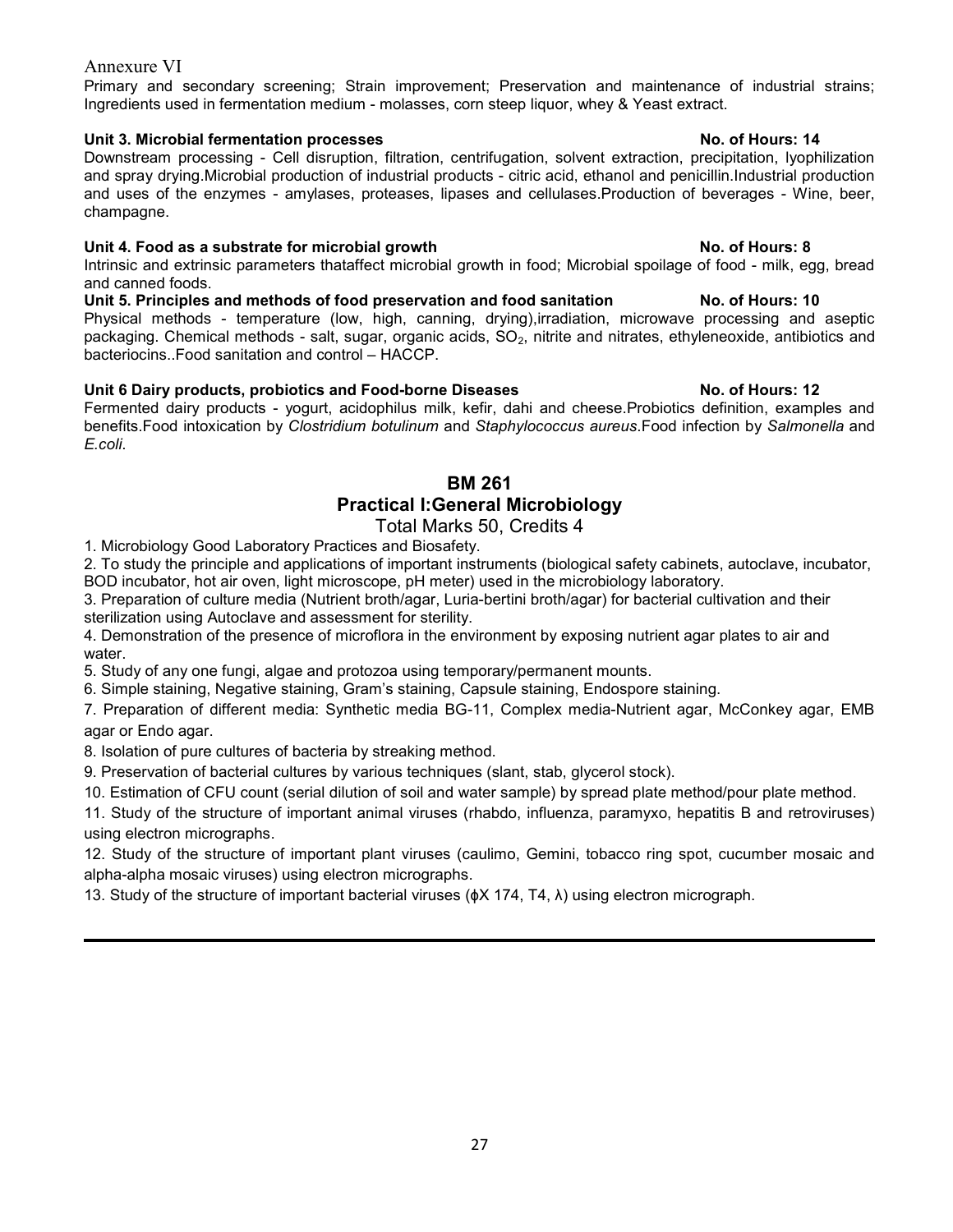# Semester IV

# BM 232 Environmental andMedical Microbiology

Total Marks 50, Credits 4

### EnvironmentalMicrobiology:

### Unit 1. Microbial Habitats and their Interactions No. of Hours: 12

Soil microflora; Microflora of fresh water and marine habitats: Potability of water (presumptive test/MPN test, confirmed and completed tests for coliforms);Aeromicroflora. Microbes in/on human body & animal (ruminants) body.Extreme Habitats: Extremophiles: Microbes thriving at high & low temperatures, pH, high hydrostatic& osmotic pressures, salinity, & low nutrient levels. Microbial interactions: Mutualism,synergism, commensalism, competition, amensalism, parasitism,predation. Microbe-Plant interaction: Symbiotic and non-symbiotic interactions. Microbe-animal interaction: Microbes in ruminants, nematophagus fungi and symbiotic luminescentbacteria.

### Unit 2. Biogeochemical Cycling No. of Hours: 12

Carbon cycle: Microbial degradation of cellulose, hemicelluloses, lignin and chitin. Nitrogen cycle: Nitrogen fixation, ammonification, nitrification, denitrification and nitrate reduction. Phosphorus cycle: Phosphate immobilization and solubilisation. Sulphur cycle: Microbes involved in sulphur cycle.

### Unit 3. Waste Management and Microbial Bioremediation No. 8 No. of Hours: 8

Solid Waste management: Sources and types of solid waste, Methods of solid waste disposal(composting and sanitary landfill). Liquid waste management: Composition and strength of sewage (BOD and COD), Primary,secondary (oxidation ponds, trickling filter, activated sludge process and septic tank) and tertiary sewage treatment. Principles and degradation of common pesticides, organic (hydrocarbons, oil spills) and inorganic (metals) matter.

### Medical Microbiology:

### Unit 4.Normal microflora of the human body and host pathogen interaction. No. of Hours: 8

Normal microflora of the human body: Importance of normal microflora, normal microflora of skin,throat, gastrointestinal tract, urogenital tract. Host pathogen interaction: Definitions - Infection, Invasion, Pathogen, Pathogenicity, Virulence,Toxigenicity, Carriers and their types, Opportunistic infections, Nosocomial infections. Transmission of infection, Pathophysiologic effects of LPS

### Unit 5. Bacterial diseases No. of Hours: 6

List of diseases of various organ systems and their causative agents.The following diseases in detailwith Symptoms, mode of transmission, prophylaxis and control- Tuberculosis.Cholera, Tetanus,

### Unit 6. Viral diseases No. of Hours: 4

### List of diseases of various organ systems and their causative agents.The following diseases in detailwith Symptoms, mode of transmission, prophylaxis and control – Polio, AIDS.

### Unit 7. Protozoan diseases No. of Hours: 2

List of diseases of various organ systems and their causative agents.The following diseases in detailwith Symptoms, mode of transmission, prophylaxis and control– Malaria.

### Unit 8. Fungal diseases No. of Hours: 2

### Brief description of various types of mycoses.The following disease in detail with respect to transmission, symptoms and prevention– Candidiasis.

### Unit 9. Antimicrobial agents: General characteristics and mode of action No. of Hours: 6

Antibacterial agents: modes of action of - Inhibitors of nucleic acid synthesis;Inhibitors of cell wall synthesis; Inhibitors of cell membrane function; Inhibitors of protein synthesis; Inhibitors of metabolism. Antifungal agents: